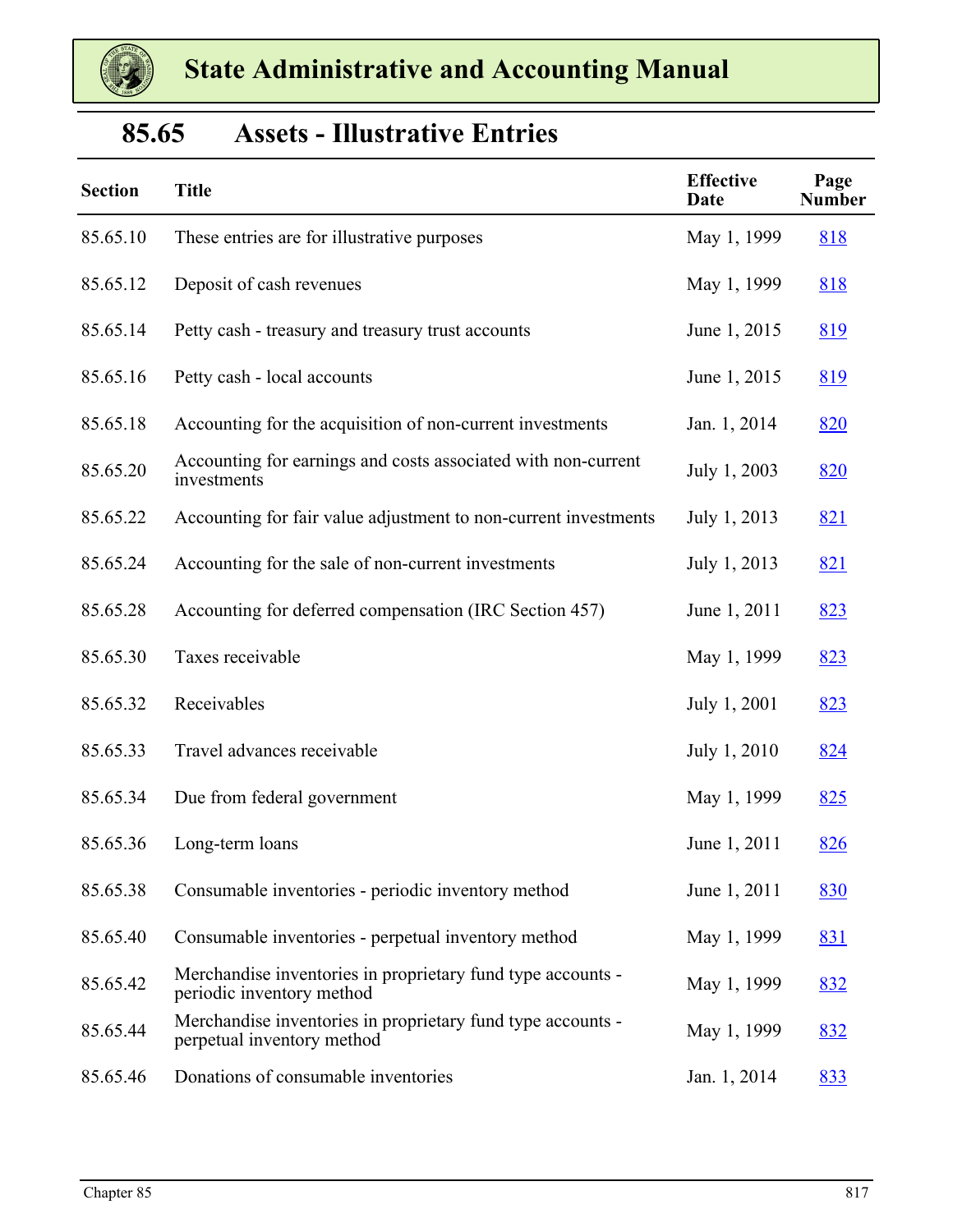<span id="page-1-0"></span>

| <b>Section</b> | <b>Title</b>                                              | <b>Effective</b><br>Date | Page<br><b>Number</b> |
|----------------|-----------------------------------------------------------|--------------------------|-----------------------|
| 85.65.50       | Prepaid expenses                                          | May 1, 1999              | 834                   |
| 85.65.52       | Acquisition of capital assets                             | July 1, 2015             | 835                   |
| 85.65.54       | Assets that do not meet the state's capitalization policy | July 1, 2009             | 836                   |
| 85.65.56       | Depreciation/amortization                                 | July 1, 2009             | 836                   |
| 85.65.58       | Disposal of capital assets                                | July 1, 2012             | 837                   |
| 85.65.60       | Trade-in of capital assets                                | July 1, 2008             | 838                   |
| 85.65.62       | Capital assets acquired through lease-to-own agreements   | July 1, 2021             | 839                   |
| 85.65.64       | Accounting for the construction of capital assets         | July 1, 2009             | <u>841</u>            |
| 85.65.66       | <b>Interagency/Interfund Capital Asset Transfers</b>      | Jan. 1, 2014             | 842                   |

# **85.65.10 These entries are for illustrative purposes**

May 1, 1999

The following entries illustrate transactions affecting assets. These entries are for illustrative purposes **only** and should **not** be considered all inclusive. Entries posted to GL Code Series 71XX "In-Process" in treasury and treasury trust accounts also require an entry, generally from the Office of the State Treasurer (OST) as illustrated below, to clear the In-Process GL Codes.

The entry would be reversed for In-Process debit amounts.

| In-Process $(71XX)$                              | <b>XXX</b> |     |
|--------------------------------------------------|------------|-----|
| Current Treasury Cash Activity (OST Only) (4310) |            | XXX |

### **85.65.12 Deposit of cash revenues**

May 1, 1999

To record the deposit of cash revenue received. Refer to **Subsection 85.50.10** and 85.50.20.

Dr. Cr.

Cash In Bank (1110) or Receipts In-Process (7110) xxx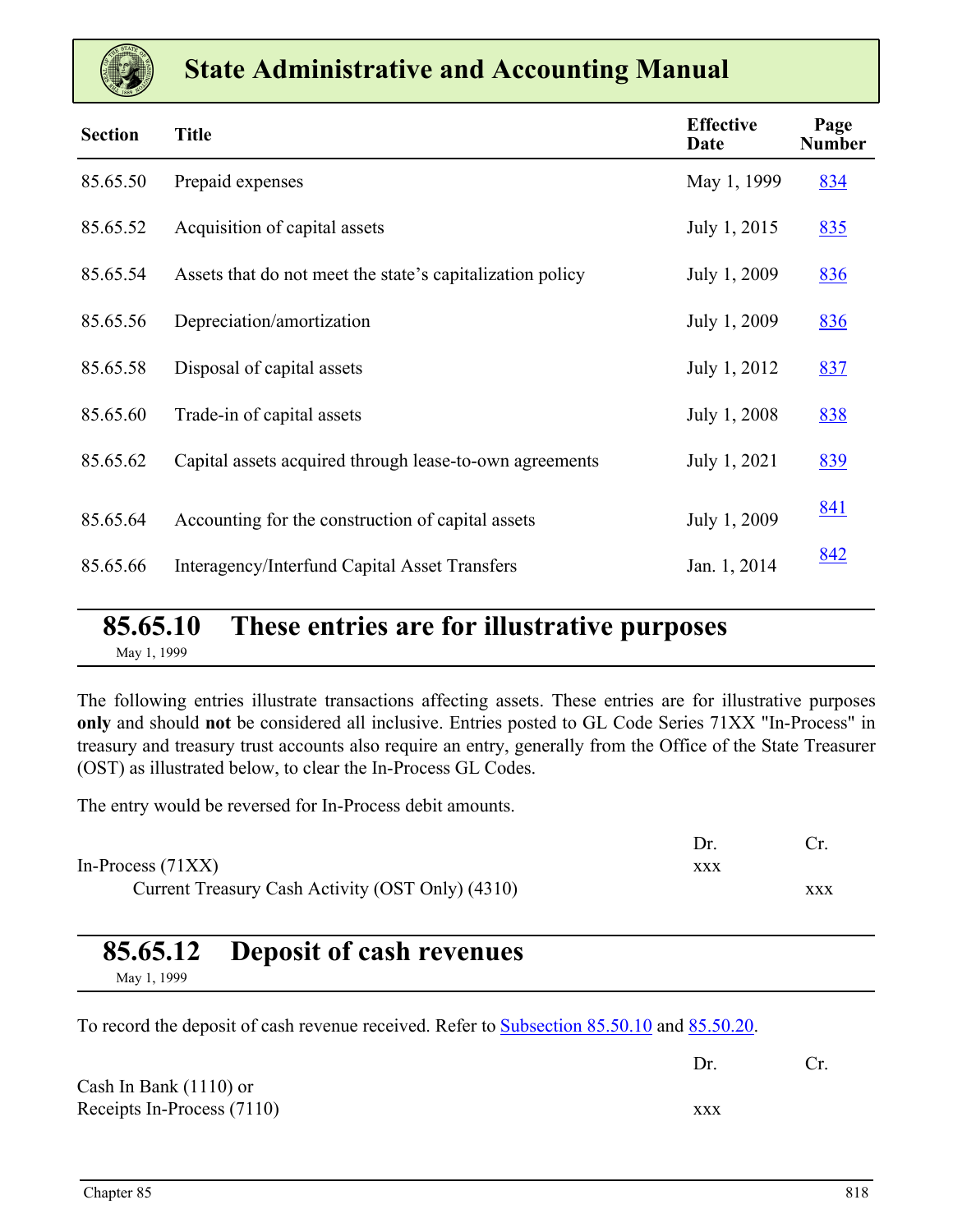<span id="page-2-0"></span>

Cash Revenues (3210) (with appropriate revenue source code) xxx

# **85.65.14 Petty cash - treasury and treasury trust accounts**

June 1, 2015

#### **85.65.14.a**

To record the establishment of or an increase in a treasury or treasury trust petty cash account. Refer to Subsection 85.50.60.a or 85.50.70.a, respectively.

| Petty Cash $(1130)$                     | xxx |     |
|-----------------------------------------|-----|-----|
| Warrants/ACH Payments In-Process (7120) |     | XXX |

#### **85.65.14.b**

To record the abolishment of, or a reduction in, a treasury or treasury trust petty cash account. Refer to Subsection 85.50.60.f or 85.50.70.d, respectively.

|                            | Dr. |     |
|----------------------------|-----|-----|
| Receipts In-Process (7110) | XXX |     |
| Petty Cash (1130)          |     | XXX |

# **85.65.16 Petty cash - local accounts**

June 1, 2015

#### **85.65.16.a**

To record the establishment of, or an increase in, a local petty cash account. Refer to Subsection 85.50.70.a.

| Petty Cash (1130)     | XXX |     |
|-----------------------|-----|-----|
| Cash in Bank $(1110)$ |     | XXX |

#### **85.65.16.b**

To record the abolishment of, or a reduction in, a local petty cash account. Refer to **Subsection 85.50.70.d**.

|                       | Dr. |     |
|-----------------------|-----|-----|
| Cash in Bank $(1110)$ | xxx |     |
| Petty Cash (1130)     |     | XXX |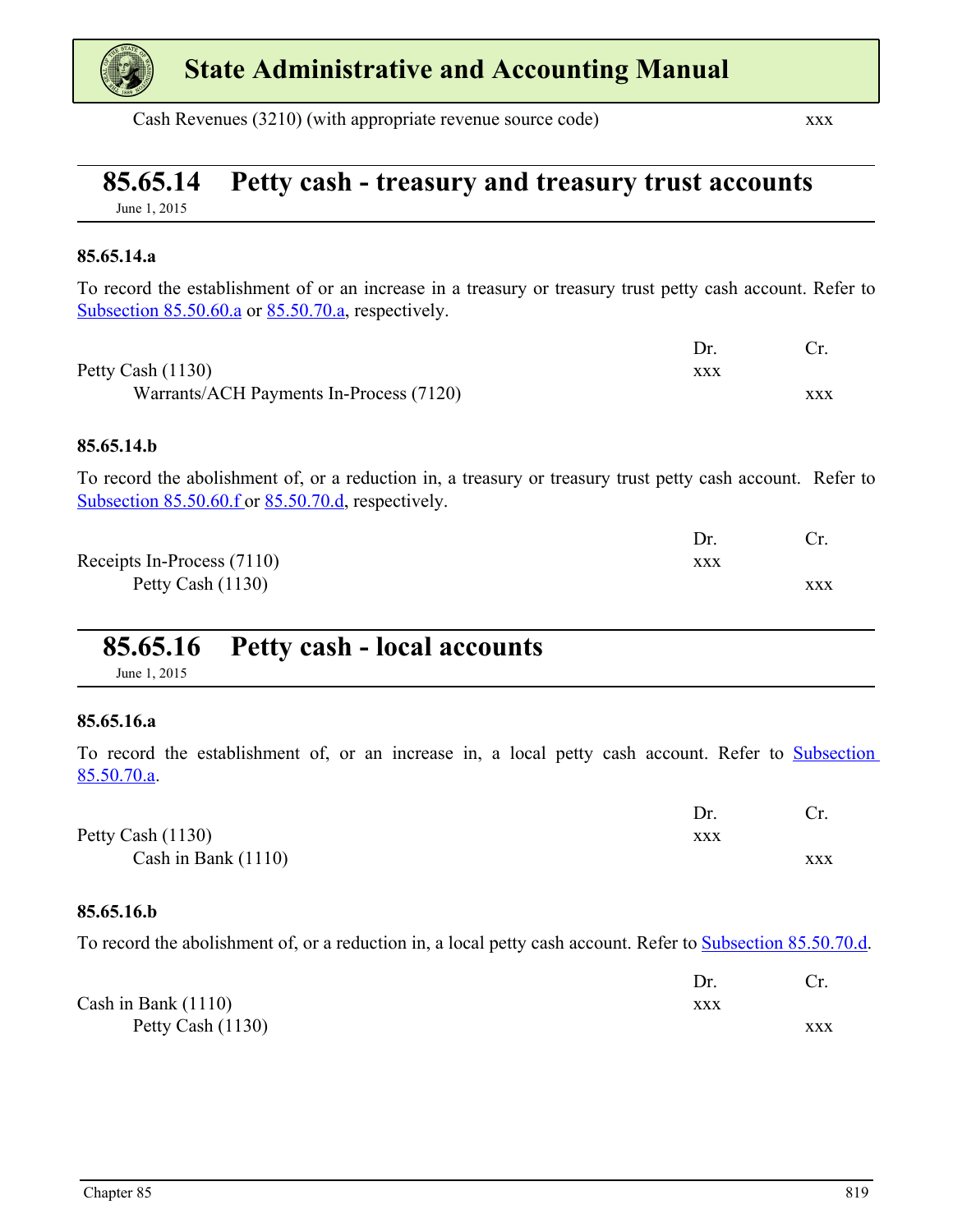<span id="page-3-0"></span>

# **85.65.18 Accounting for the acquisition of non-current**  Jan. 1, 2014 **investments**

#### **85.65.18.a**

To record the acquisition of non-current equity investments at trade date. Refer to Subsection 85.52.30.a.

| Investments $(1210)$                     | XXX |     |
|------------------------------------------|-----|-----|
| Investment Trades Pending Payable (5123) |     | xxx |

#### **85.65.18.b**

To record the settlement of the trade for acquisition of non-current equity investments. Refer to Subsection 85.52.30.a.

|                                          | Dr  |            |
|------------------------------------------|-----|------------|
| Investment Trades Pending Payable (5123) | XXX |            |
| In-Process $(71XX)$                      |     | <b>XXX</b> |

#### **85.65.18.c**

To record the acquisition of non-current fixed income investments at trade date including purchased accrued interest. Refer to Subsection 85.52.30.a.

|                                           | $1$ r      |            |
|-------------------------------------------|------------|------------|
| Investments $(1210)$                      | <b>XXX</b> |            |
| Interest Receivable on Investments (1316) | XXX        |            |
| Investment Trades Pending Payable (5123)  |            | <b>XXX</b> |

#### **85.65.18.d**

To record the settlement of the trade for acquisition of non-current fixed income investments. Refer to Subsection 85.52.30.a

| Investment Trades Pending Payable (5123) | xxx |            |
|------------------------------------------|-----|------------|
| In-Process $(71XX)$                      |     | <b>XXX</b> |

# **85.65.20 Accounting for earnings and costs associated with**  July 1, 2003 **non-current investments**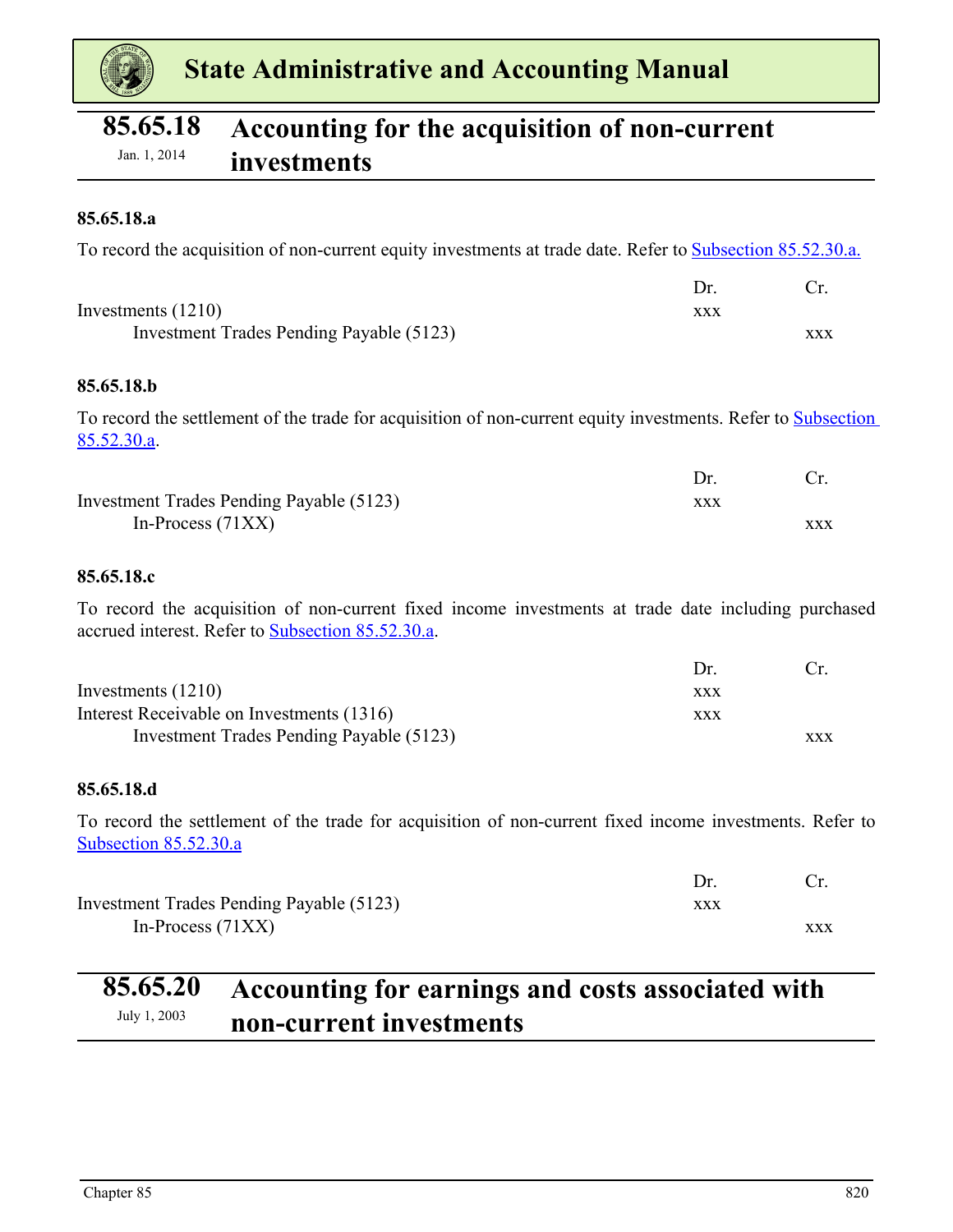<span id="page-4-0"></span>

#### **85.65.20.a**

To record interest or dividend income on non-current investments received in cash including purchased accrued interest. Refer to Subsection 85.52.10.

|                                                                      | Dr.        | $\mathfrak{c}$ |
|----------------------------------------------------------------------|------------|----------------|
| Receipts In-Process (7110) or                                        |            |                |
| Cash in Bank $(1110)$                                                | <b>XXX</b> |                |
| Interest and Dividends Receivable (1316)                             |            | <b>XXX</b>     |
| Cash Revenues (3210) Revenue Source Code (0401) Treasury             |            |                |
| Investment Income, (0409) Interest Income, or (0411) Dividend Income |            | <b>XXX</b>     |

#### **85.65.20.b**

To record interest or dividend income on non-current investments which was reinvested.

|                                                                      | Dr  | $C_{\rm r}$ |
|----------------------------------------------------------------------|-----|-------------|
| Investments $(1210)$                                                 | XXX |             |
| Cash Revenues (3210) Revenue Source Code (0401) Treasury             |     |             |
| Investment Income, (0409) Interest Income, or (0411) Dividend Income |     | <b>XXX</b>  |

#### **85.65.20.c**

To record the payment of investment related costs (e.g., advisor fees, consulting fees, manager fees) not associated with an investment sale transaction.

|                                                          | $1$ r |            |
|----------------------------------------------------------|-------|------------|
| Cash Revenues (3210) Revenue Source Code (0473) Costs of |       |            |
| <b>Investment Activities</b>                             | xxx   |            |
| Warrants/ACH Payments In-Process (7120)                  |       | <b>XXX</b> |

## **85.65.22 Accounting for fair value adjustment to non-current**  July 1, 2013 **investments**

To record the adjustment to reflect an increase to the fair value of non-current investments. To record a decrease in fair value, the revenue entry is reversed. Refer to **Subsection 85.52.30.b.** 

|                                                                  | Dr  | $\mathsf{r}$ |
|------------------------------------------------------------------|-----|--------------|
| Valuation Allowance - Investments (1280)                         | XXX |              |
| Noncash Revenues (3220) Revenue Source Code (0413) Capital Gains |     |              |
| and Losses                                                       |     | <b>XXX</b>   |

# **85.65.24 Accounting for the sale of non-current investments**

July 1, 2013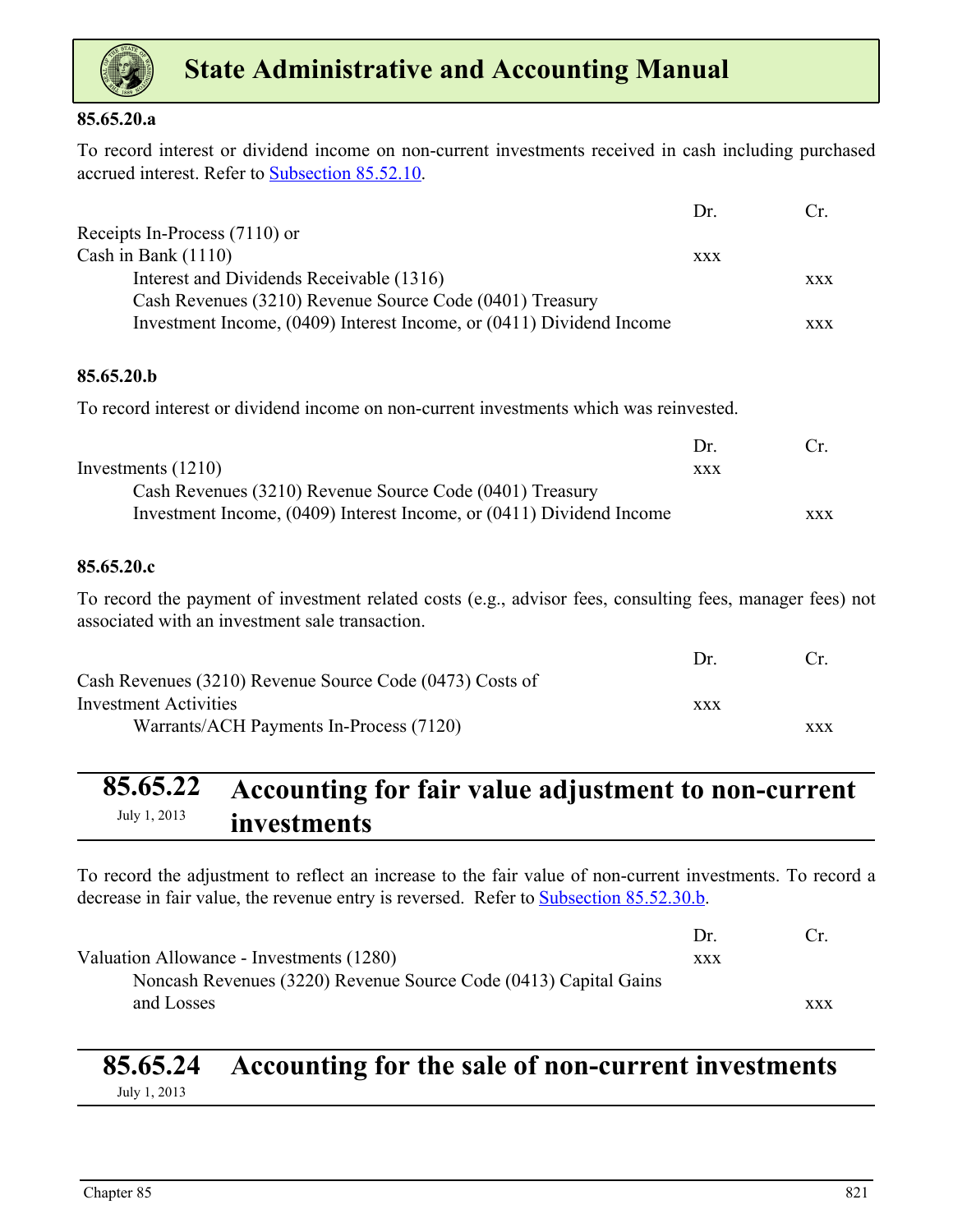

#### **85.65.24.a**

To record the sale at trade date of non-current investments and the resulting gain on investments. For a loss, the entry would be reversed. Refer to Subsection 85.52.30.c.

|                                                            | Dr.        | Cr.        |
|------------------------------------------------------------|------------|------------|
| Investment Trade Pending Receivable (1323)                 | <b>XXX</b> |            |
| Accrued Revenues (3205) Revenue Source Code (0473) Cost of |            |            |
| <b>Investment Activities</b>                               | <b>XXX</b> |            |
| Investments $(1210)$                                       |            | <b>XXX</b> |
| Accrued Revenues (3205) Revenue Source Code (0413) Capital |            |            |
| Gains and Losses                                           |            | <b>XXX</b> |

#### **85.65.24.b**

To record the settlement of the trade for the sale of non-current investments. For a loss, the entry would be reversed. Refer to Subsection 85.52.30.c.

|                                                                           | Dr.        | Cr         |
|---------------------------------------------------------------------------|------------|------------|
| In-Process $(71XX)$                                                       | <b>XXX</b> |            |
| Cash Revenues (3210) Revenue Source (0473) Costs of Investment Activities | <b>XXX</b> |            |
| Accrued Revenues (3205) Revenue Source (0413) Capital Gains and Losses    | <b>XXX</b> |            |
| Cash Revenues (3210) Revenue Source (0413)                                |            | <b>XXX</b> |
| Capital Gains and Losses                                                  |            | <b>XXX</b> |
| Accrued Revenues (3205) Revenue Source (0473) Costs of Investment         |            |            |
| Activities                                                                |            | <b>XXX</b> |
| Investment Trades Pending Receivable (1323)                               |            | <b>XXX</b> |
|                                                                           |            |            |

#### **85.65.24.c**

To reverse the non-cash revenue recognized in posting adjustments to increase fair value. Entry would be reversed if fair value adjustments recorded a loss. Refer to **Subsection 85.52.30.c.** 

|                                                    | $1$ r      |            |
|----------------------------------------------------|------------|------------|
| Noncash Revenues (3220) Revenue Source Code (0413) |            |            |
| Capital Gains and Losses                           | <b>XXX</b> |            |
| Valuation Allowance – Investments (1280)           |            | <b>XXX</b> |

#### **85.65.24.d**

To reverse the nonspendable portion of fund balance in governmental funds for non-current investments not offset by unearned revenue or a liability.

| Nonspendable Investments (9123)        | xxx |     |
|----------------------------------------|-----|-----|
| Appropriate fund equity GL code (9XXX) |     | xxx |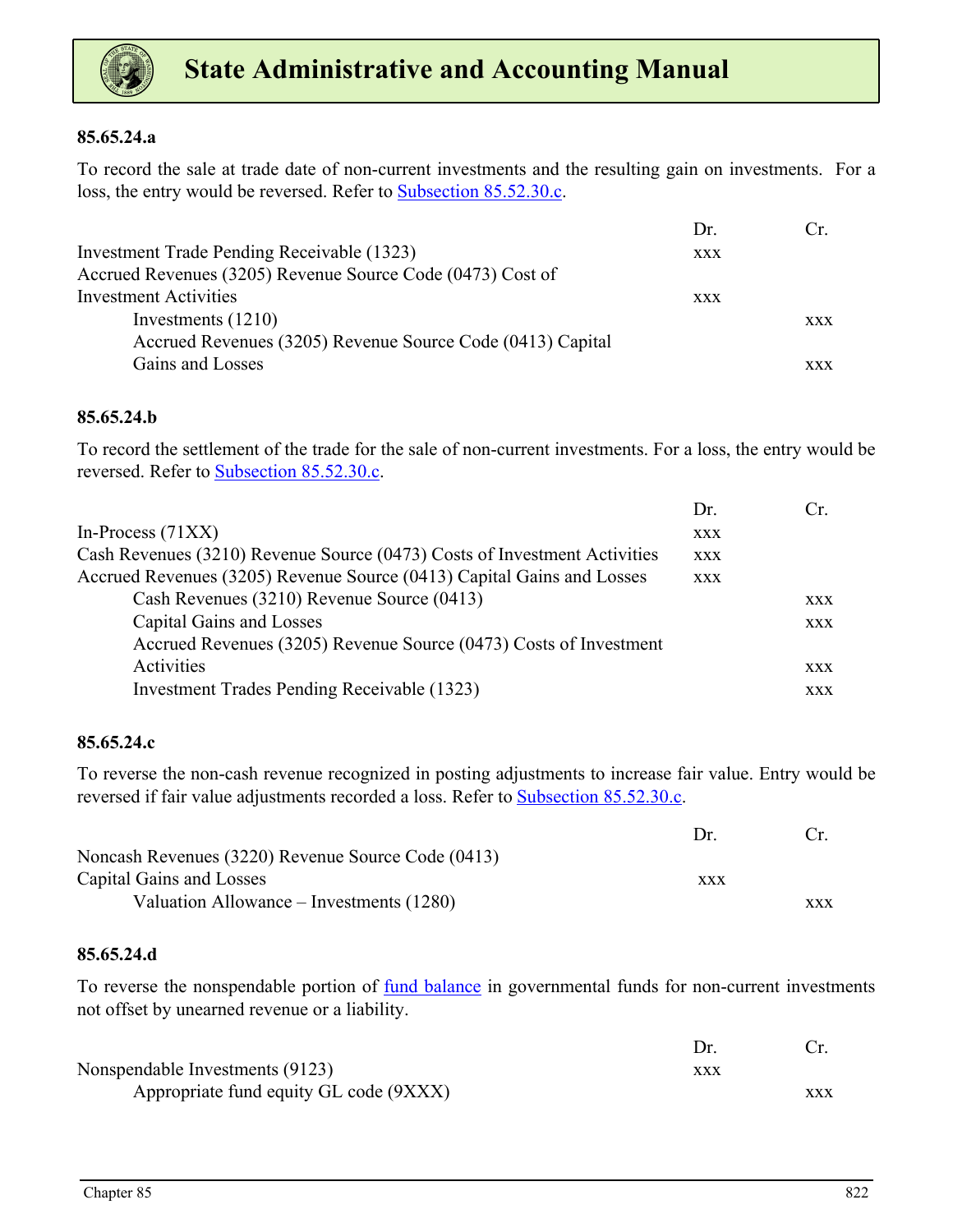<span id="page-6-0"></span>

# **85.65.28 Accounting for deferred compensation (IRC Section**  June 1, 2011 **457**

In accordance with Statement No. 34 of the Governmental Accounting Standards Board, the state's deferred compensation plan is accounted for and reported as a pension trust fund. Acquisitions and sales of deferred compensation plan investments are to follow the entries in [Subsection 85.65.18](#page-3-0) and [85.65.24](#page-4-0), respectively, except that no entry is to be made to GL 9123 "Nonspendable Investments."

### **85.65.30 Taxes receivable**

May 1, 1999

To record long-term taxes receivable which are measurable but not due within twelve months. Refer to Subsection 85.54.15.c.

|                                                     | $1$ r      | $\mathsf{r}$ |
|-----------------------------------------------------|------------|--------------|
| Taxes Receivable (1611)                             | <b>XXX</b> |              |
| Allowance for Uncollectible Taxes Receivable (1641) |            | <b>XXX</b>   |
| Unavailable Revenues (5292)                         |            | XXX          |

# **85.65.32 Receivables**

July 1, 2001

#### **85.65.32.a**

To record a receivable at time of billing. Refer to Subsection 85.54.45.a.

| Accounts Receivable (1312)                                 | xxx |            |
|------------------------------------------------------------|-----|------------|
| Accrued Revenues (3205) (appropriate revenue source codes) |     | <b>XXX</b> |

#### **85.65.32.b**

To value receivables and adjust the allowance for uncollectible accounts to reflect the amount estimated to be uncollectible at the end of the period in a governmental fund type account. Refer to Subsection 85.54.55.b.

|                                                                        | Dr  |            |
|------------------------------------------------------------------------|-----|------------|
| Accrued Revenues (3205) (with revenue source code originally credited) | XXX |            |
| Allowance for Uncollectible Accounts Receivable (1342)                 |     | <b>XXX</b> |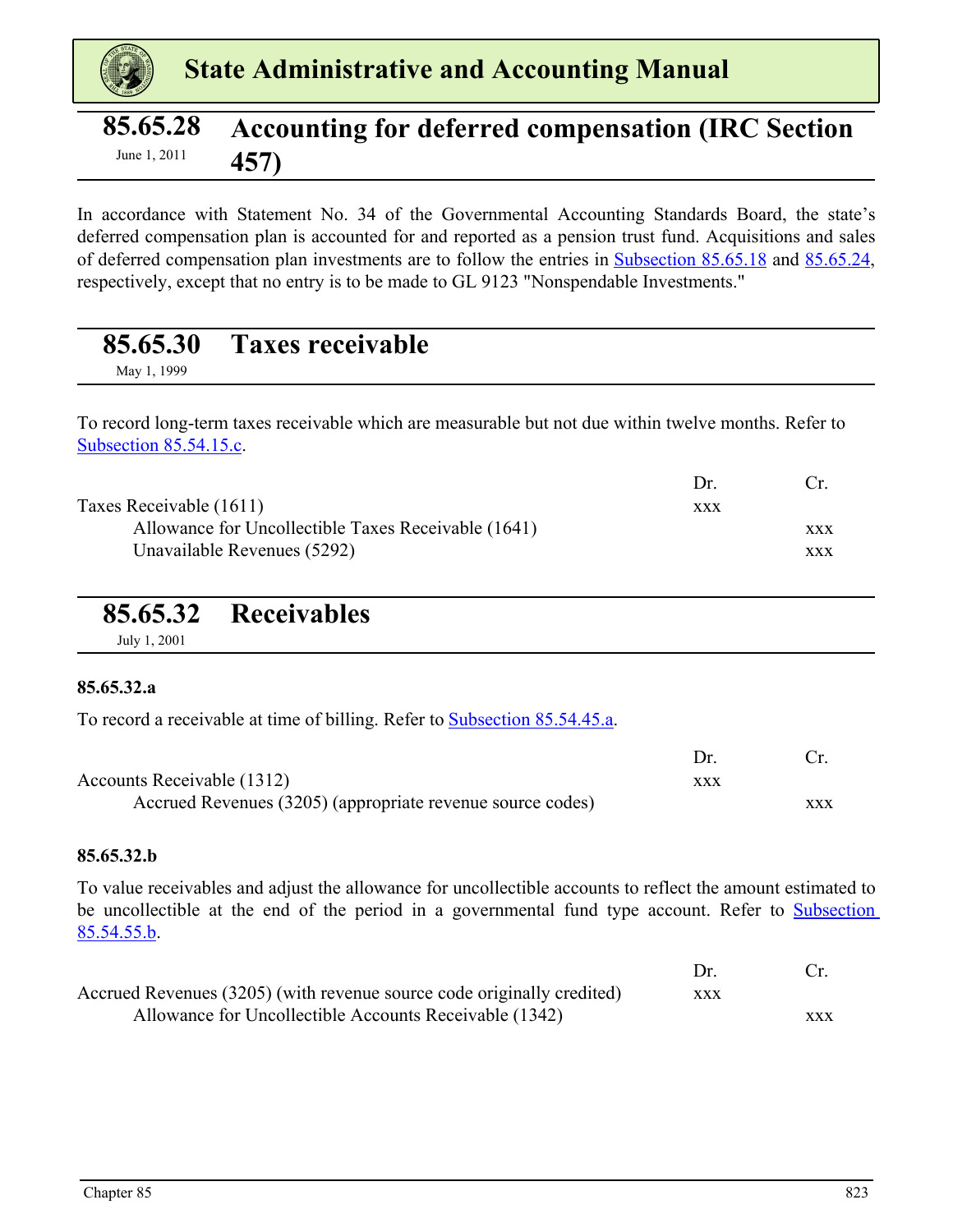<span id="page-7-0"></span>

#### **85.65.32.c**

To value receivables and adjust the allowance for uncollectible accounts to reflect the amount estimated to be uncollectible at the end of the period in a proprietary or trust fund type account. Refer to Subsection 85.54.55.b. Example assumes a reduction in collectability. If collectability appears improved, the entry would be reversed.

| Bad Debt Expense 6515 (Sub-Object WC)                  | xxx |     |
|--------------------------------------------------------|-----|-----|
| Allowance for Uncollectible Accounts Receivable (1342) |     | XXX |

#### **85.65.32.d**

To write off receivables determined to be uncollectible by the state. Refer to **Subsection 85.54.55.c.** 

| Allowance for Uncollectible Accounts Receivable (1342) | xxx |            |
|--------------------------------------------------------|-----|------------|
| Accounts Receivable (1312)                             |     | <b>XXX</b> |

|            | 85.65.33 Travel advances receivable |
|------------|-------------------------------------|
| T 1 1 2010 |                                     |

July 1, 2010

#### **85.65.33.a**

To record the issuance of a travel advance. In this example, the amount advanced is \$500. Refer to Subsection 85.54.44.

|                                              | Dr. |     |
|----------------------------------------------|-----|-----|
| Travel Advance (1383)                        | 500 |     |
| Accounts Payable (5111)                      |     | 500 |
| Accounts Payable (5111)                      | 500 |     |
| Cash in Bank $(1110)$ or In-Process $(71XX)$ |     | 500 |

#### **85.65.33.b**

To record travel expenditures when the travel advance issued is equal to the amount of travel costs.

| Cash Expenditure $(6510)$ Object G | 500 |     |
|------------------------------------|-----|-----|
| Travel Advance (1383)              |     | 500 |

#### **85.65.33.c**

To record travel expenditures when the travel advance issued is less than the amount of travel costs. In this example, travel costs are \$700.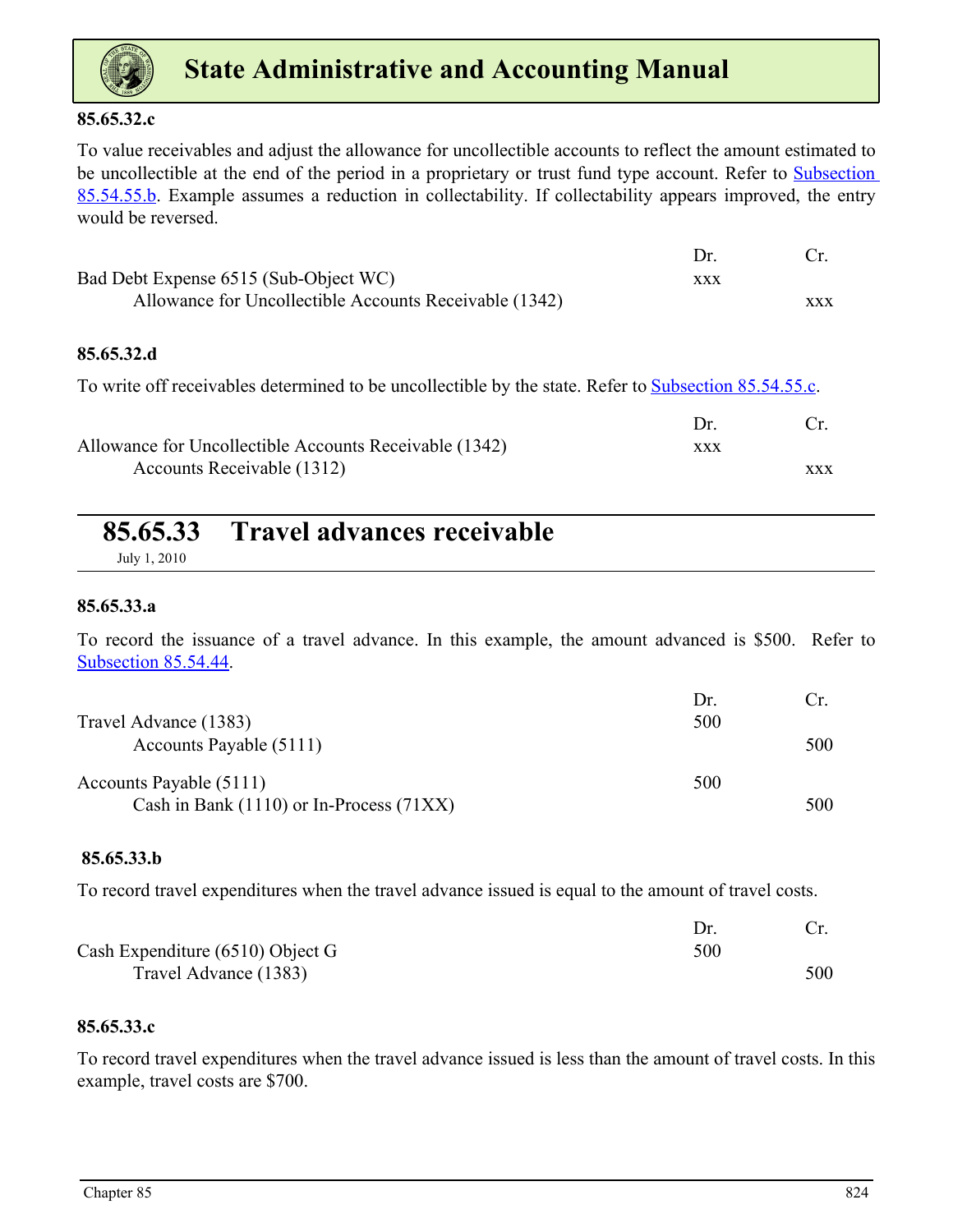<span id="page-8-0"></span>

| $\sim$ 1889 $\sim$                                                      |            |     |
|-------------------------------------------------------------------------|------------|-----|
| Cash Expenditure (6510) Object G                                        | Dr.<br>500 | Cr. |
| Travel Advance (1383)                                                   |            | 500 |
| Accrued Expenditure (6505) Object G<br>Accounts Payable (5111)          | 200        | 200 |
| Cash Expenditure (6510) Object G<br>Accrued Expenditure (6505) Object G | 200        | 200 |
| Accounts Payable (5111)<br>Cash in Bank (1110) or In-Process (71XX)     | 200        | 200 |

#### **85.65.33.d**

To record travel expenditures when the travel advance issued is greater than the amount of the travel costs. In this example, travel costs are \$400. The traveler must reimburse the agency for the excess advanced.

| Cash Expenditure (6510) Object G                         | Dr<br>400 | Ur. |
|----------------------------------------------------------|-----------|-----|
| Travel Advance (1383)                                    |           | 400 |
| Cash Receipts In-Process (7110)<br>Travel Advance (1383) | 100       | 100 |

## **85.65.34 Due from federal government**

May 1, 1999

#### **85.65.34.a**

To record amounts receivable for the reimbursement of federal expenditures. Refer to Subsection 85.54.20.

| Due from Federal Government (1351)                 | xxx |     |
|----------------------------------------------------|-----|-----|
| Accrued Revenues (3205) Revenue Source Code (03XX) |     | XXX |

#### **85.65.34.b**

To record the receipt of monies due from the federal government. Refer to **Subsection 85.54.20**.

|                                                 | 1)r        |            |
|-------------------------------------------------|------------|------------|
| Cash in Bank $(1110)$ or                        |            |            |
| Receipts In-Process (7110)                      | <b>XXX</b> |            |
| Cash Revenues (3210) Revenue Source Code (03XX) |            | <b>XXX</b> |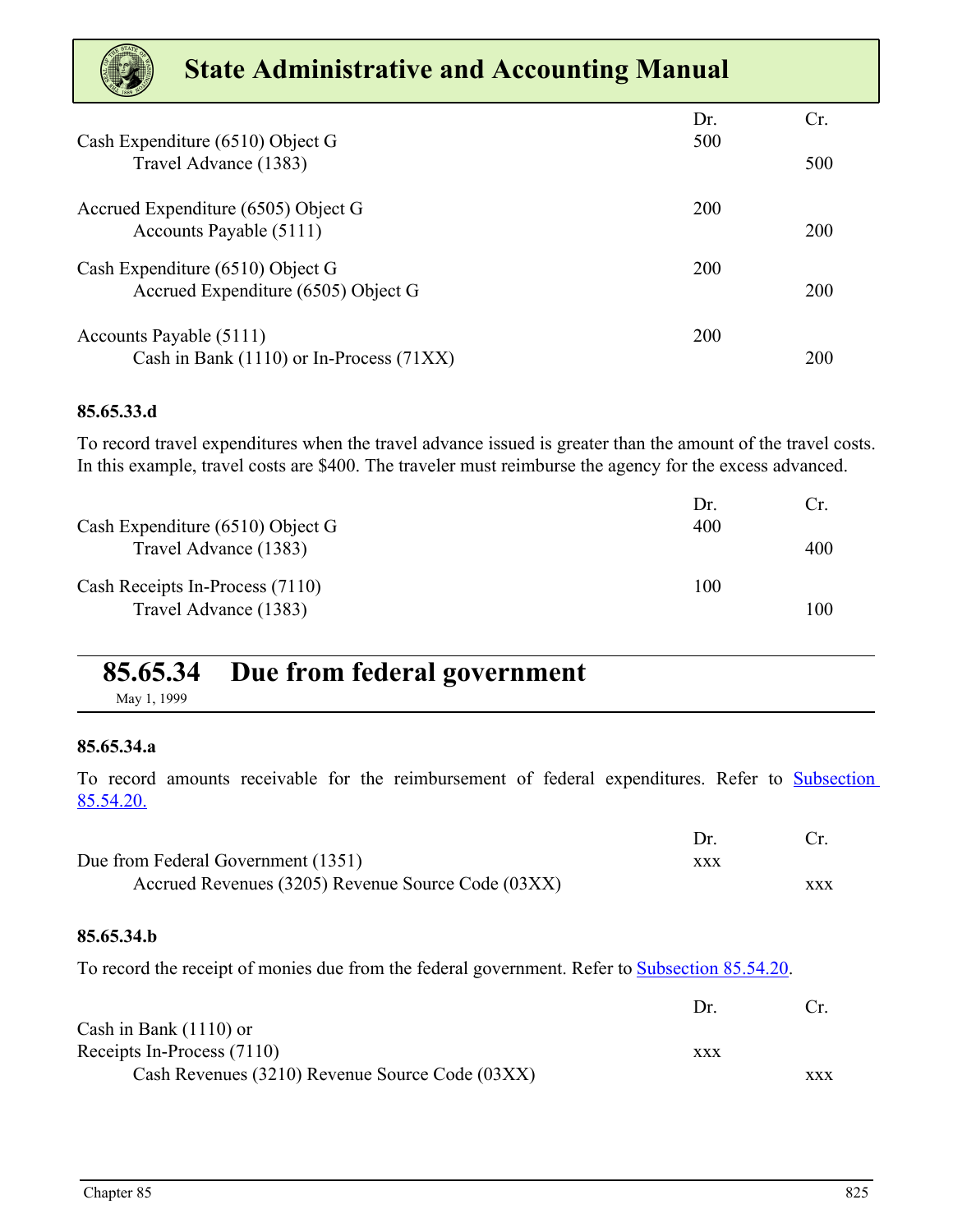<span id="page-9-0"></span>

| <b>State Administrative and Accounting Manual</b>                                                                                                                    |            |            |
|----------------------------------------------------------------------------------------------------------------------------------------------------------------------|------------|------------|
| Accrued Revenues (3205) Revenue Source Code (03XX)<br>Due from Federal Government (1351)                                                                             | <b>XXX</b> | <b>XXX</b> |
| 85.65.34.c                                                                                                                                                           |            |            |
| To record federal receivables which are in dispute at the end of the accounting period in a governmental<br>fund type account. Refer to <b>Subsection 85.54.20</b> . |            |            |
|                                                                                                                                                                      | Dr.        | Cr.        |
| Accrued Revenues (3205) Revenue Source (03XX)<br>Unearned Revenues (5190)                                                                                            | <b>XXX</b> | <b>XXX</b> |
| 85.65.36<br>Long-term loans<br>June 1, 2011                                                                                                                          |            |            |

The following entries illustrate disbursement and repayment for both budgeted and non-budgeted longterm loans. Since the loan in this illustration is made to a private entity, long-term GL Code 1614 "Loans Receivable" is used. However, this example may be applied to other types of long-term loans using other receivable general ledger codes, such as GL Code 1652 "Due from Other Governments." Refer to Subsection 85.54.40.

#### **85.65.36.a**

#### **85.65.36.a.(1)**

**To record disbursement of a budgeted long-term loan from a governmental fund type account.**  Budgeted loans present a unique situation where loan disbursements and repayments are expenditures and revenues for budgetary purposes, but not for GAAP financial accounting purposes.

**Note:** In AFRS, Sub-object NR is reported as Fund Balance on the GAAP operating statement. On the Budget to Actual statement, however, it is reported as an expenditure.

|                                                  | Dr         |            |
|--------------------------------------------------|------------|------------|
| Loans Receivable (1614)                          | XXX        |            |
| In-Process $(71XX)$                              |            | <b>XXX</b> |
| Cash Expenditures/Expenses (6510) (Subobject NR) | <b>XXX</b> |            |
| Nonspendable Receivables - Long-Term (9131)      |            | <b>XXX</b> |

#### **85.65.36.a.(2)**

**To record repayment of the budgeted long-term loan** from (a) above, an interim process occurs reclassifying the expected payment from long-term to short-term. The amount recognized and recorded at fiscal year-end is based on the subsequent year's scheduled payments.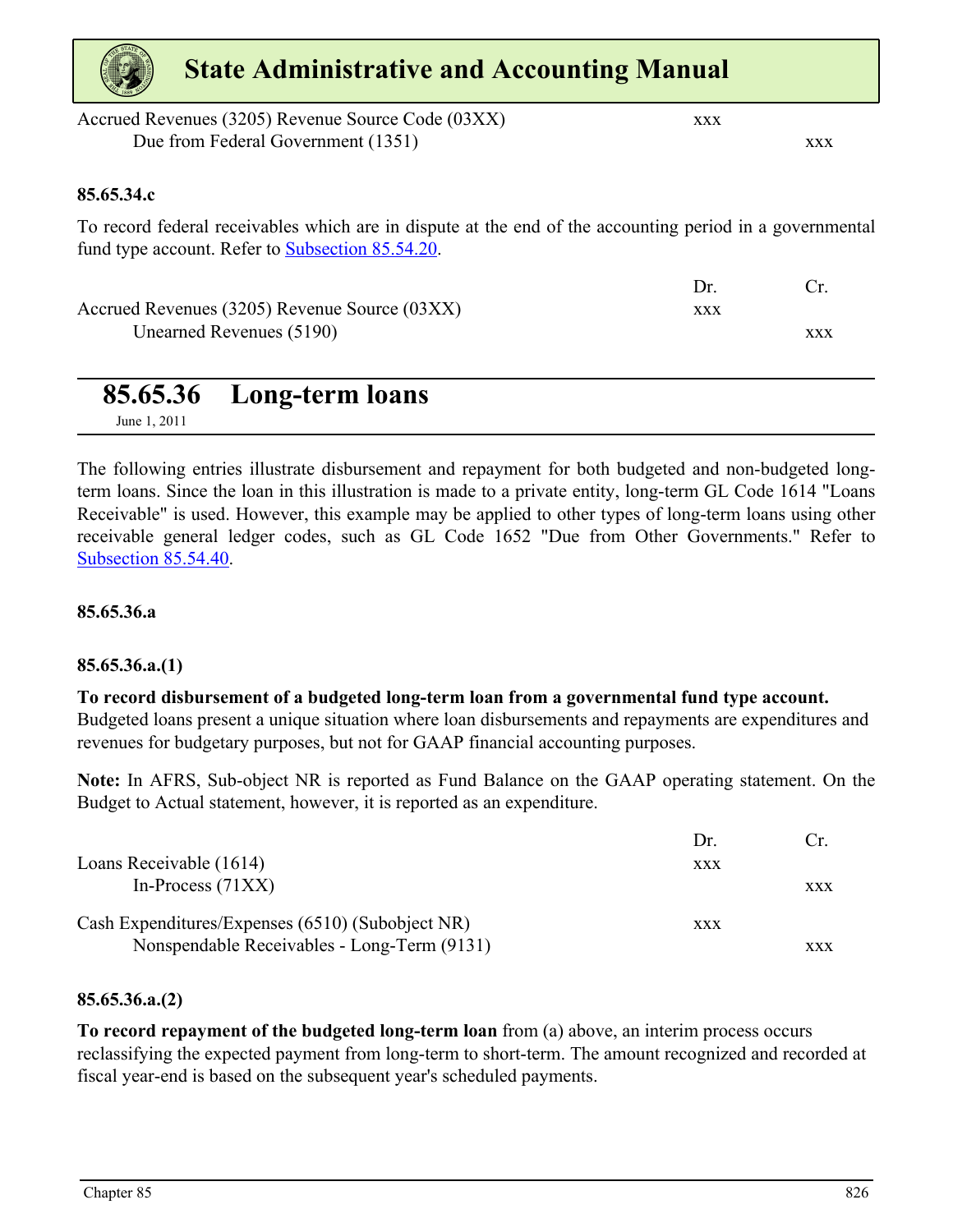

Note: In AFRS, Revenue Source Code 0866 "Loan Principal Repayment" is reported as Fund Balance on the GAAP operating statement. On the Budget to Actual statement, however, it is reported as revenue.

|                                                        | Dr.        | Cr.        |
|--------------------------------------------------------|------------|------------|
| Loans Receivable (1314) or                             |            |            |
| Due from Other Governments (1352)                      | <b>XXX</b> |            |
| Loans Receivable (1614) or                             |            |            |
| Due from Other Governments (1652)                      |            | <b>XXX</b> |
| Nonspendable Receivables - Long-Term (9131)            | <b>XXX</b> |            |
| Accrued Revenue (3205) Revenue Source Code (0866) Loan |            |            |
| Principal Repayment                                    |            | <b>XXX</b> |
| Then repayment is recorded as received.                |            |            |
|                                                        | Dr.        | Cr.        |
| Receipts In-Process (7110)                             | <b>XXX</b> |            |
| Loans Receivable (1314) or                             |            |            |
| Due from Other Governments (1352)                      |            | <b>XXX</b> |

**For loans whose payments are uncertain**, the receivable is reclassified from long-term to short-term upon receipt of the loan payment.

|                                                   | Dr.        | Cr.        |
|---------------------------------------------------|------------|------------|
| Loans Receivable (1314) or                        |            |            |
| Due from Other Governments (1352)                 | <b>XXX</b> |            |
| Loans Receivable (1614) or                        |            |            |
| Due from Other Governments (1652)                 |            | <b>XXX</b> |
| Nonspendable Receivables - Long-Term (9131)       | <b>XXX</b> |            |
| Accrued Revenue (3205) Revenue Source Code (0866) |            |            |
| Loan Principal Repayment                          |            | <b>XXX</b> |
| Then the payment receipt is recorded.             |            |            |
|                                                   | Dr.        | Cr.        |
| Receipts In-Process (7110)                        | <b>XXX</b> |            |
| Loans Receivable (1314) or                        |            |            |
| Due from Other Governments (1352)                 |            | <b>XXX</b> |
| Accrued Revenue (3205) Revenue Source Code (0866) |            |            |
| Loan Principal Repayment                          | <b>XXX</b> |            |
| Cash Revenue (3210) Revenue Source Code (0866)    |            |            |
| Loan Principal Repayment                          |            | <b>XXX</b> |
|                                                   |            |            |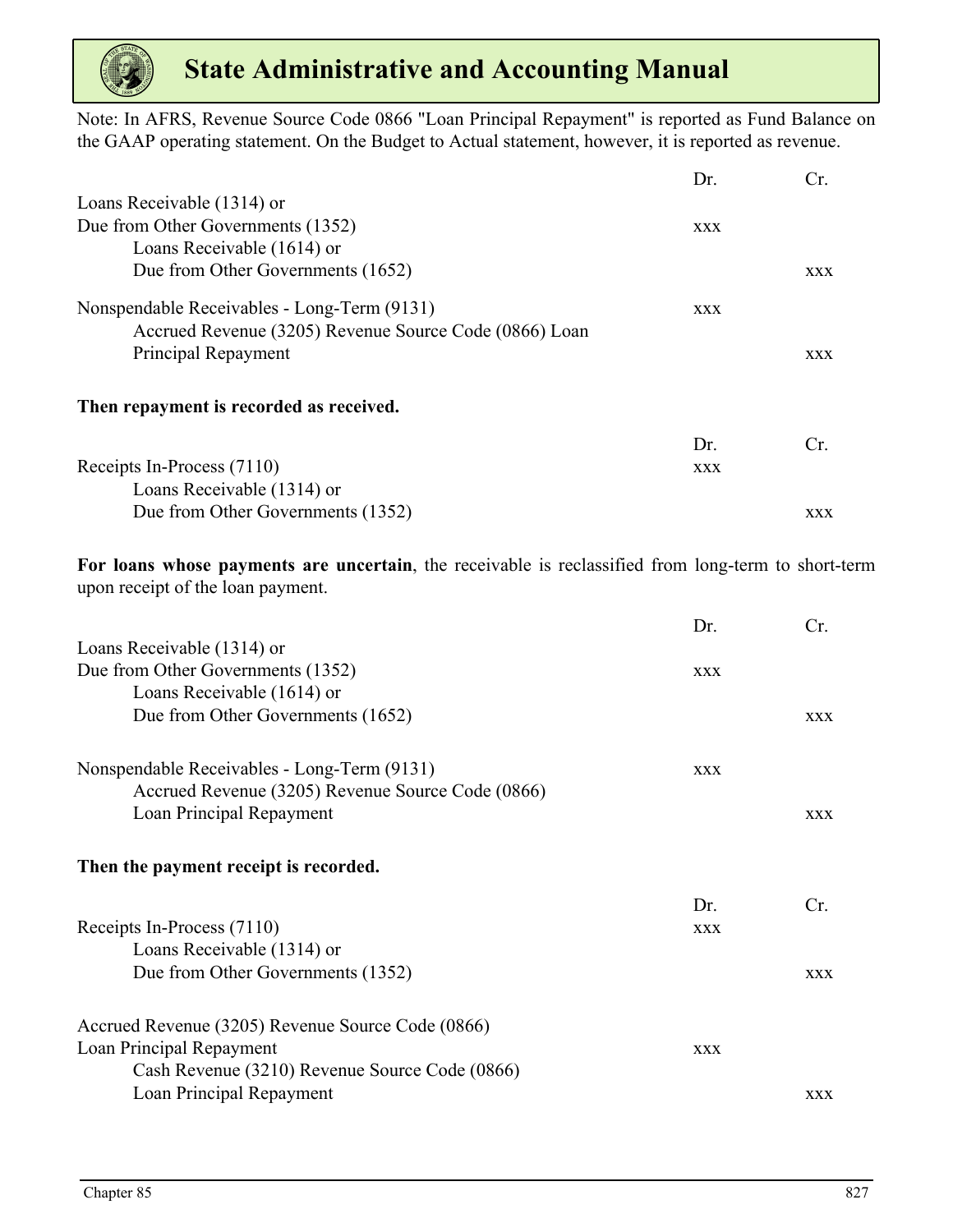

#### **85.65.36.b.**

#### **85.65.36.b.(1)**

To record disbursements of a long-term loan which are not budgeted.

**Note:** The entry to adjust the nonspendable portion of fund balance for receivables is made in governmental trust fund type accounts only. This entry is not applicable in proprietary and trust fund type accounts.

|                                             | Dr.        | Cr.        |
|---------------------------------------------|------------|------------|
| Loans Receivable (1614)                     | <b>XXX</b> |            |
| In-Process $(71XX)$ or                      |            |            |
| Cash in Bank $(1110)$                       |            | <b>XXX</b> |
| Appropriate fund equity GL code (9XXX)      | <b>XXX</b> |            |
| Nonspendable Receivables - Long-Term (9131) |            | XXX        |

#### **85.65.36.b.(2)**

**To record repayment of the non-budgeted long-term loan from** (b) above, after an interim process occurs reclassifying receivables from long-term to short-term.

|                                             | Dr.        | Cr.        |
|---------------------------------------------|------------|------------|
| Loans Receivable (1314) or                  |            |            |
| Due from Other Governments (1352)           | <b>XXX</b> |            |
| Loans Receivable (1614) or                  |            |            |
| Due from Other Governments (1652)           |            | <b>XXX</b> |
| Nonspendable Receivables - Long-Term (9131) | <b>XXX</b> |            |
| Appropriate fund equity GL code (9XXX)      |            | <b>XXX</b> |
| Then the loan payment is recorded.          |            |            |
|                                             | Dr.        | Cr.        |
| Cash in Bank $(1110)$ or                    |            |            |
| Receipts In-Process (7110)                  | <b>XXX</b> |            |
| Loans Receivable (1314) or                  |            |            |
| Due from Other Governments (1352)           |            | <b>XXX</b> |

# **85.65.37 Lease receivable and deferred inflows on leases**

July 1, 2021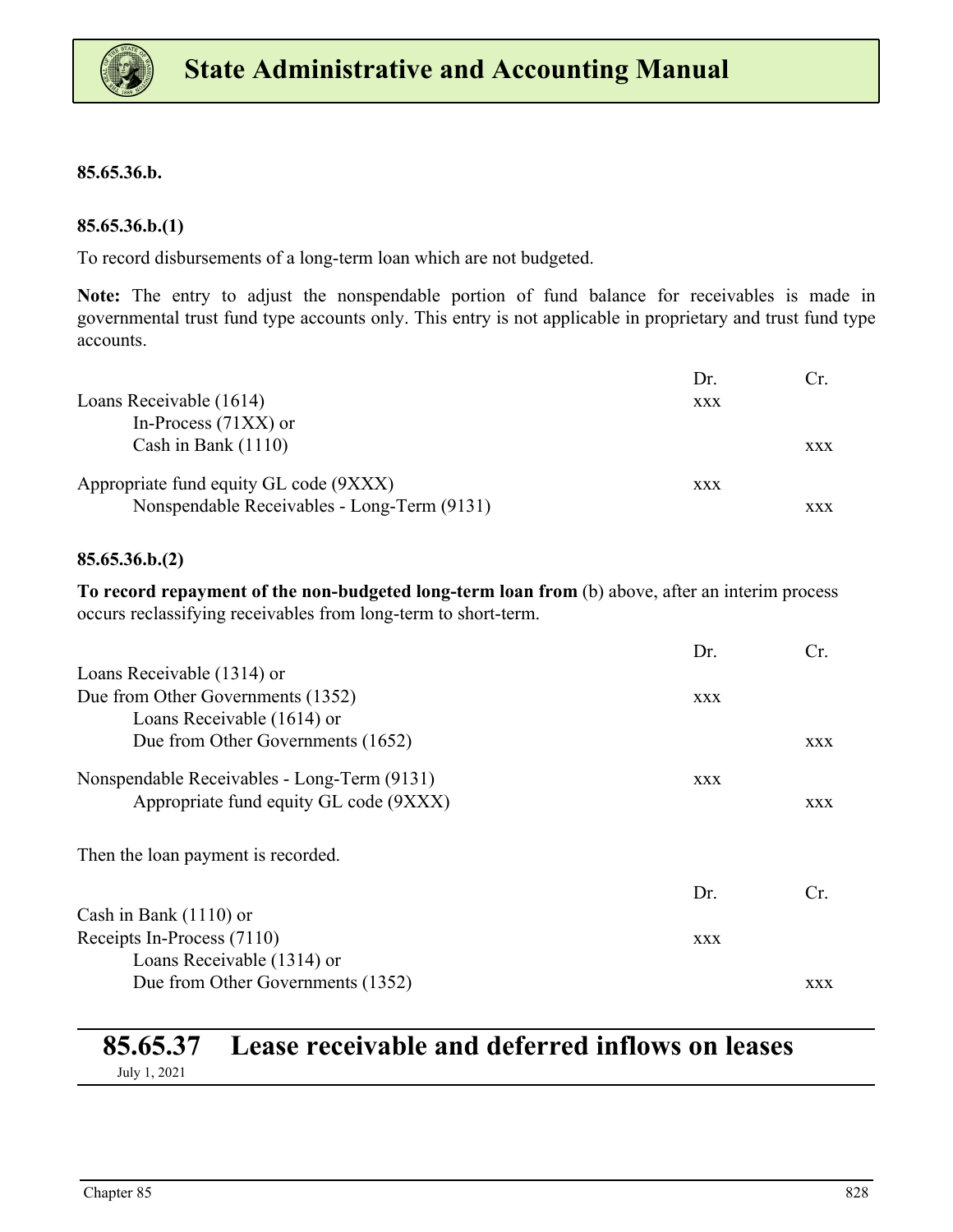

The following example is used to illustrate the entries for leases to an external entity (not a state agency) that exceeds the state's capitalization threshold. Refer to Subsection 85.72.30.

An agency entered into an agreement to lease a building for 10 years at the rate of \$10,000 per month. The current interest rate is 4 percent and the present value of the minimum lease payments is \$990,994 (annuity due). The value of the asset meets the state's capitalization threshold (refer to Subsection 30.20.20). Therefore, the entries to be recorded for a lease are as follows:

**Note:** Contact the Office of the State Treasurer for the current rate of interest, for computing present value. Leases are computed as annuities due because the payments are made at the first of the month; other capital purchases may be computed as ordinary annuities.

#### **85.65.37.a**

To record the lease receivable and the deferred inflows of resources at lease commencement. The portion of the receivable due within the next fiscal year should be recorded in GL 1321 and the remaining receivable balance should be recorded in GL 1621.

|                                                | Dr.     |         |
|------------------------------------------------|---------|---------|
| Lease Receivable (1321)                        | 85,276  |         |
| Lease Receivable (1621)                        | 905,718 |         |
| Deferred Inflows on Right-to-Use Leases (5295) |         | 990.994 |

*Note: Continue to recognize the capital asset and depreciate if applicable.*

#### **85.65.37.b**

To record the receipt of the first periodic lease payment and reduction of the lease receivable.

| Cash in Bank $(1110)$ or In-Process $(71XX)$ | 10,000 |        |
|----------------------------------------------|--------|--------|
| Lease Receivable (1321)                      |        | 10,000 |

#### **85.65.37.c**

To record the receipt of the second periodic lease payment, interest income, and reduction of the lease receivable.

|                                                            | $1$ r  | $C_{\rm r}$ |
|------------------------------------------------------------|--------|-------------|
| Cash in Bank $(1110)$ or In-Process $(71XX)$               | 10.000 |             |
| Lease Receivable (1321)                                    |        | 6.730       |
| Cash Revenue (3210) Leased Property Interest Income (0436) |        | 3,270       |

#### **85.65.37.d**

To reduce the deferred inflow on leases and recognize a portion of the revenue. Deferred inflows of resources should be amortized over the lease term using the straight-line method. The revenue must be recognized by fiscal year end. In this example, the amortization is performed monthly.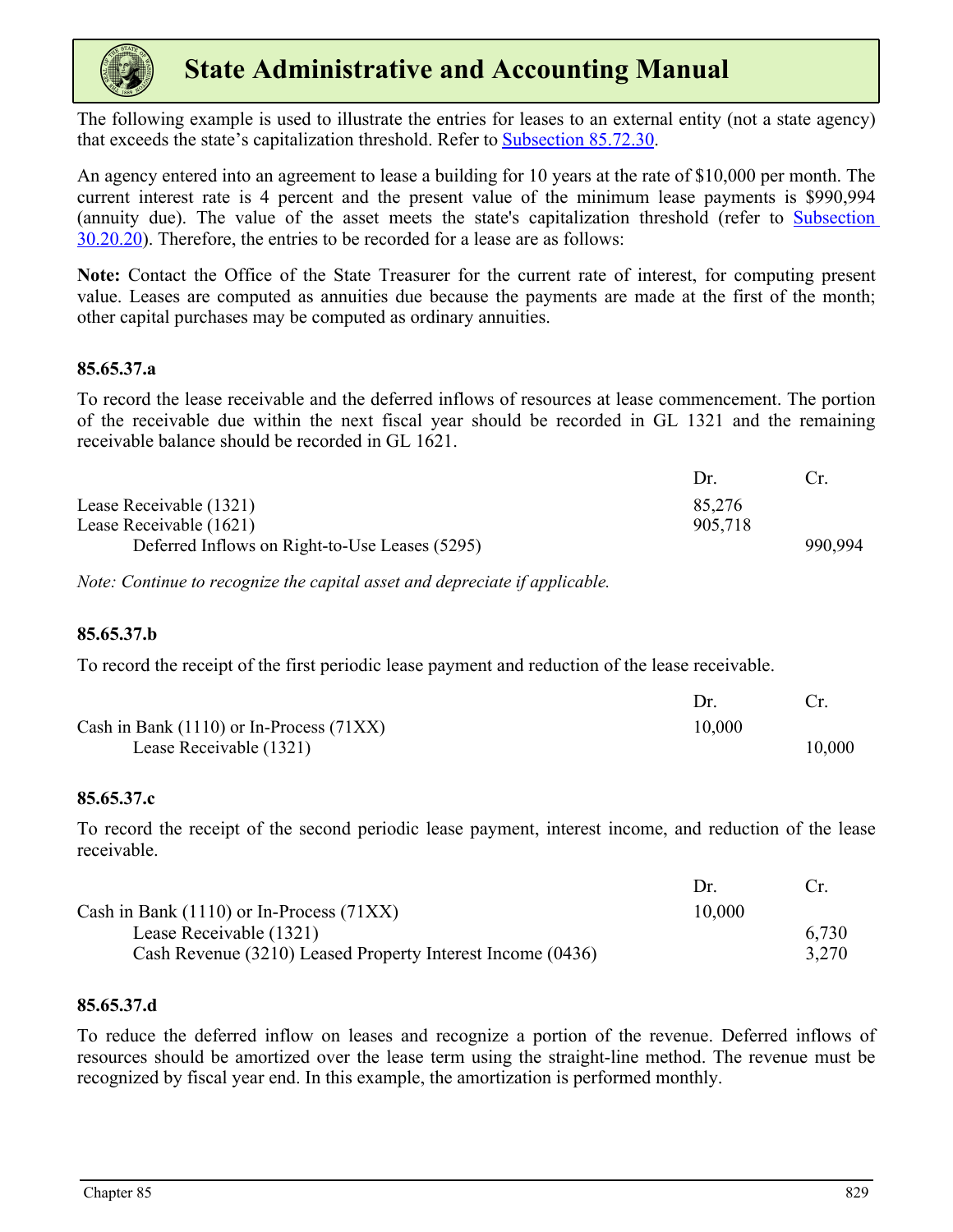<span id="page-13-0"></span>

| Deferred Inflows on Right-to-Use Leases (5295)         | 8,258 |       |
|--------------------------------------------------------|-------|-------|
| Cash Revenue (3210) Income from Leased Property (0435) |       | 8,258 |

#### **85.65.37.e**

To reclassify as short term that portion of the receivable due within the next fiscal year. At fiscal year-end, the amount in GL Code 1321 should be the same as the next year's principal payment on the agency's lease agreement amortization schedule.

| Lease Receivable (1321) | 85,324 |        |
|-------------------------|--------|--------|
| Lease Receivable (1621) |        | 85,324 |

#### **85.65.37.f**

To record the allowance for estimated uncollectible lease receivable. If collectability appears improved, the entry would be reversed.

|                                                          | Dr.        | Cr.        |
|----------------------------------------------------------|------------|------------|
| Deferred Inflows on Right-to-Use Leases (5295)           | <b>XXX</b> |            |
| Allowance for Uncollectible Lease Receivable (1345/1645) |            | <b>XXX</b> |
|                                                          |            |            |
| 85.65.37.g                                               |            |            |
| To record the receipt of a variable lease payment.       |            |            |
|                                                          | Dr.        |            |
|                                                          |            |            |

| Cash in Bank $(1110)$ or In-Process $(71XX)$               | XXX |            |
|------------------------------------------------------------|-----|------------|
| Cash Revenue (3210) Leased Property Variable Income (0437) |     | <b>XXX</b> |

#### **85.65.38 Consumable inventories - periodic inventory method** June 1, 2011

#### **85.65.38.a**

To record the acquisition of consumable inventories. Refer to Subsection Subsection 85.56.20.a (1).

|                                            | Dr  |     |
|--------------------------------------------|-----|-----|
| Cash Expenditures/Expenses (6510) Object E | XXX |     |
| Cash in Bank $(1110)$ or                   |     |     |
| In-Process $(71XX)$                        |     | XXX |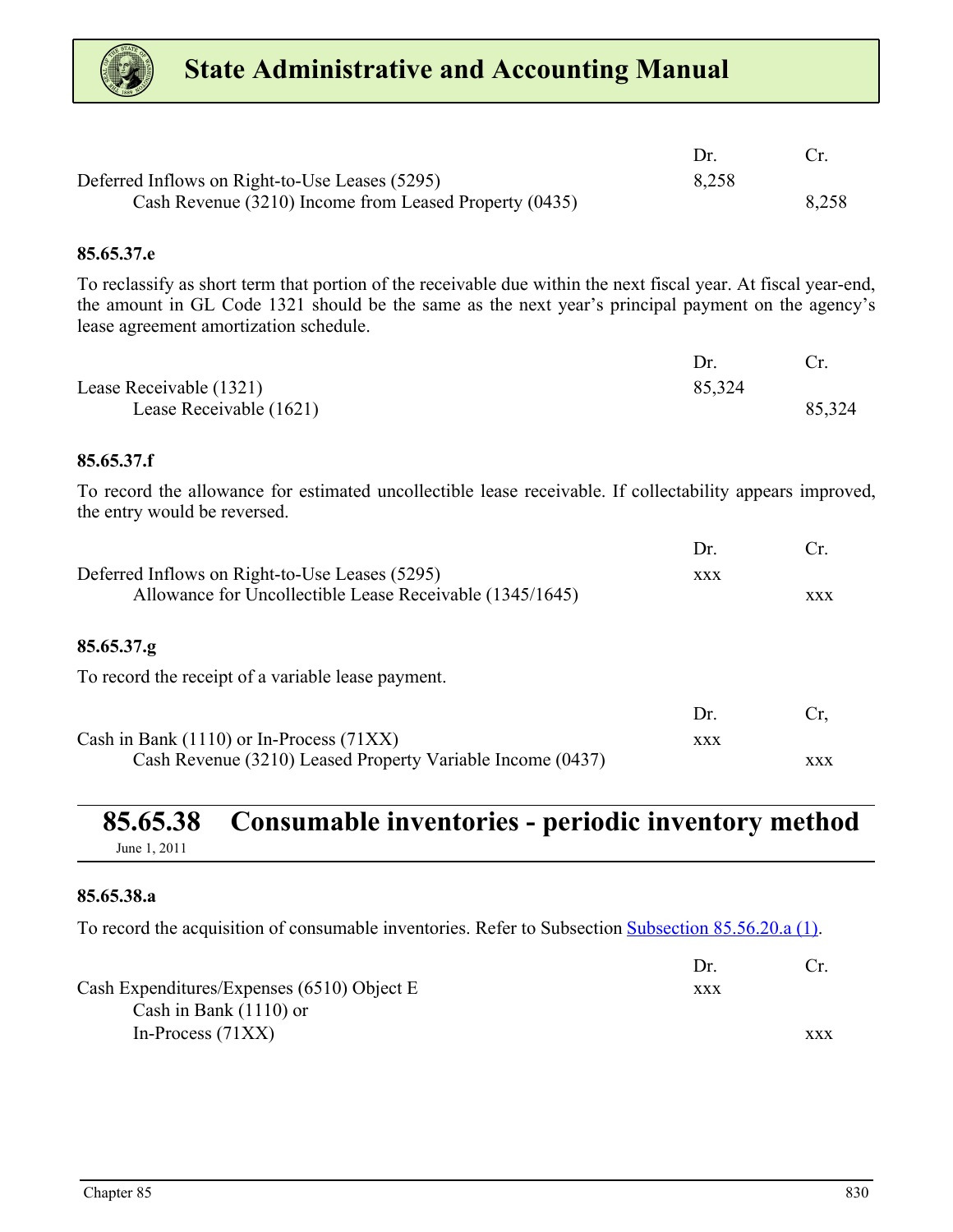<span id="page-14-0"></span>

#### **85.65.38.b**

To record the use of consumable inventories during the year.

#### **No entry is required.**

#### **85.65.38.c**

At year-end, to record an increase in consumable inventories during the year. Refer to Subsection Subsection 85.56.20.a (3) and (4). These entries would be reversed to record a decrease in consumable inventories during the year.

Note: The second entry is to adjust the nonspendable portion of fund balance in governmental fund type accounts only.

|                                            | Dr         |     |
|--------------------------------------------|------------|-----|
| Consumable Inventories (1410)              | <b>XXX</b> |     |
| Cash Expenditures/Expenses (6510) Object E |            | XXX |
| Appropriate fund equity GL code (9XXX)     | <b>XXX</b> |     |
| Nonspendable Consumable Inventories (9120) |            | XXX |

# **85.65.40 Consumable inventories - perpetual inventory**  May 1, 1999 **method**

#### **85.65.40.a**

To record the acquisition of consumable inventories. Refer to **Subsection 85.56.20.b.**(1).

|                               | Dr. |            |
|-------------------------------|-----|------------|
| Consumable Inventories (1410) | XXX |            |
| Cash in Bank $(1110)$ or      |     |            |
| In-Process $(71XX)$           |     | <b>XXX</b> |

#### **85.65.40.b**

To record the use of consumable inventories during the year. Refer to **Subsection 85.56.20.b.(2)**.

| Cash Expenditures/Expenses $(6510)$ Object E | xxx |            |
|----------------------------------------------|-----|------------|
| Consumable Inventories (1410)                |     | <b>XXX</b> |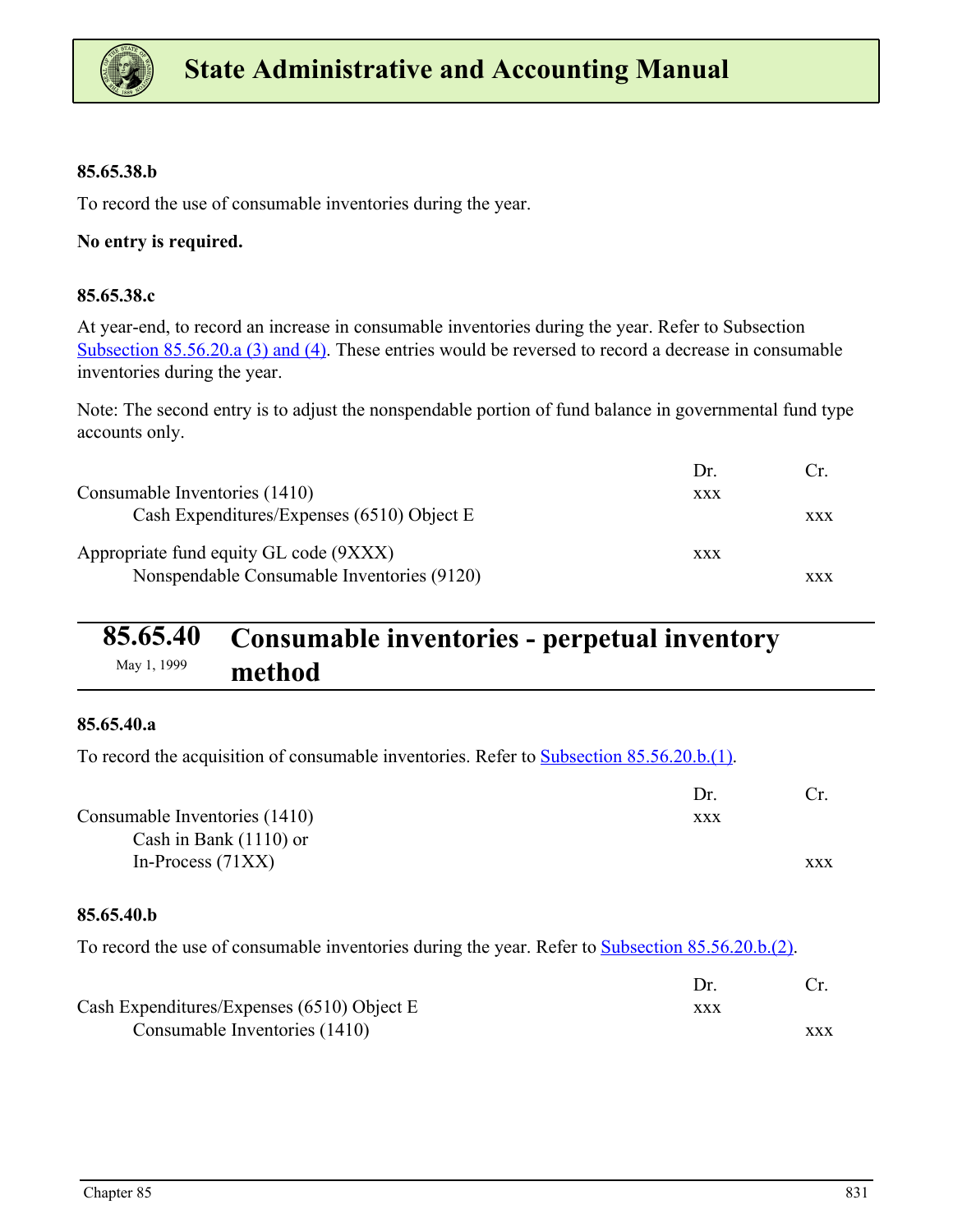<span id="page-15-0"></span>

# **85.65.42 Merchandise inventories in proprietary fund type**  May 1, 1999 **accounts - periodic inventory method**

#### **85.65.42.a**

To record the acquisition of merchandise inventories as an expense. Refer to Subsection 85.56.30.a.(1).

|                                    | Dr  |            |
|------------------------------------|-----|------------|
| Cost of Goods Sold (6516) Object F | XXX |            |
| Cash in Bank $(1110)$ or           |     |            |
| In-Process $(71XX)$ or             |     |            |
| Payables $(51XX)$                  |     | <b>XXX</b> |

#### **85.65.42.b**

To record the sale of merchandise inventories when the merchandise inventory purchase is recorded as an expense. Refer to Subsection 85.56.30.a.(2).

|                                                          | Dr  | Cr.        |
|----------------------------------------------------------|-----|------------|
| Cash in Bank $(1110)$ or                                 |     |            |
| In-Process $(71XX)$ or                                   |     |            |
| Receivables (13XX)                                       | XXX |            |
| Cash Revenue (3210) or                                   |     |            |
| Accrued Revenues (3205) Revenue Source Code (0450) Sales |     | <b>XXX</b> |

#### **85.65.42.c**

To record the adjustment for merchandise inventory when the physical count shows the inventory value greater than the amount in the general ledger control account GL Code 1420 "Merchandise Inventories." This entry is reversed when the physical count shows the inventory value less than the recorded amount. Refer to Subsections 85.56.30.a.(3) and b.(3).

| Merchandise Inventories (1420)     | XXX |     |
|------------------------------------|-----|-----|
| Cost of Goods Sold (6516) Object F |     | XXX |

# **85.65.44 Merchandise inventories in proprietary fund type**  May 1, 1999 **accounts - perpetual inventory method**

#### **85.65.44.a**

To record the acquisition of merchandise inventories as an asset. Refer to Subsection 85.56.30.b.(1).

| Merchandise Inventories (1420) |  |
|--------------------------------|--|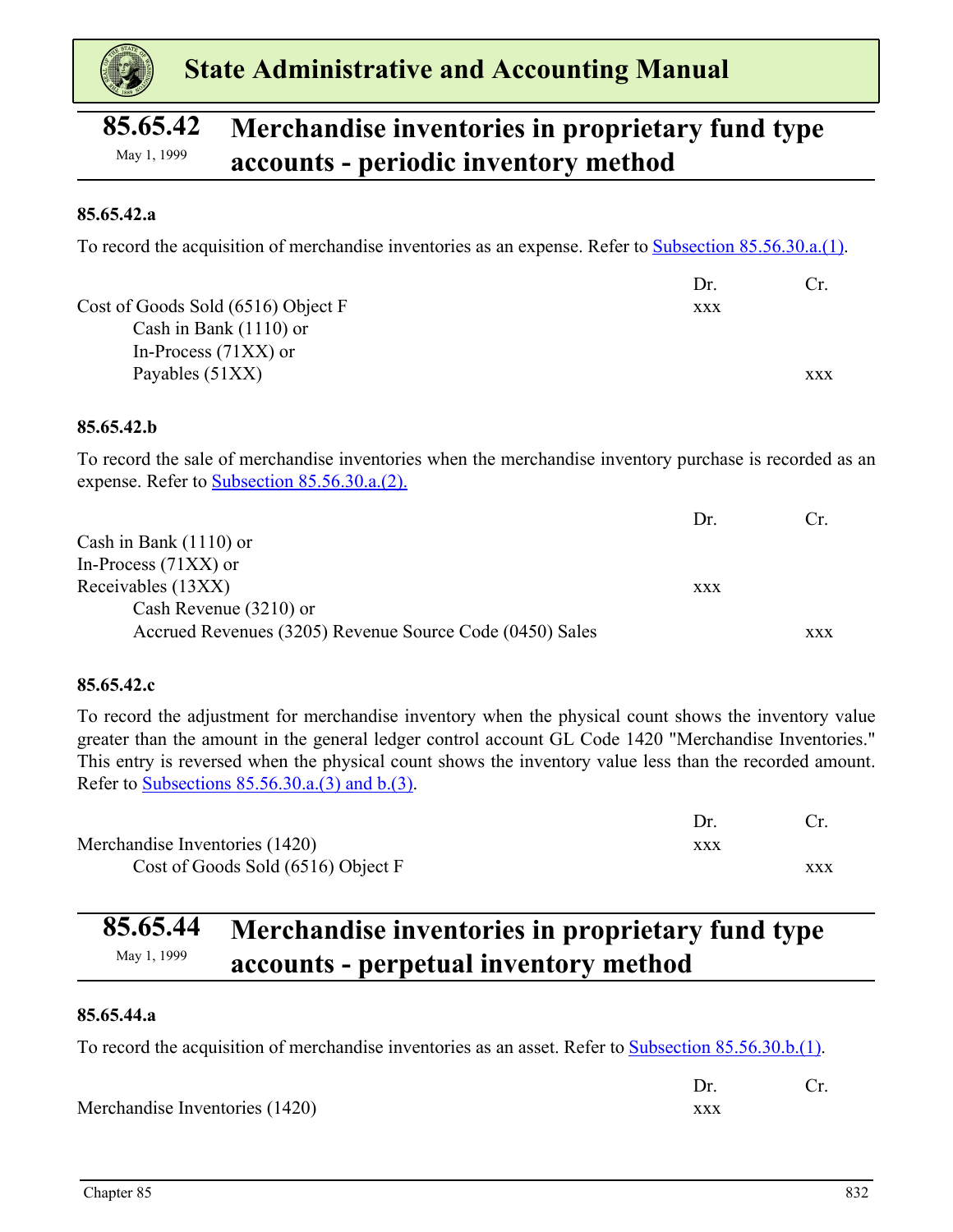<span id="page-16-0"></span>Cash in Bank (1110) or In-Process (71XX) or Payables (51XX) xxx

#### **85.65.44.b**

To record the sale of merchandise inventories when the merchandise inventory purchase is recorded as an asset. Refer to Subsection 85.56.30.b.(2).

The second entry is to adjust the merchandise inventory account and record the cost of goods sold:

|                                                          | Dr.        |            |
|----------------------------------------------------------|------------|------------|
| Cash in Bank $(1110)$ or                                 |            |            |
| In-Process $(71XX)$ or                                   |            |            |
| Receivables (13XX)                                       | <b>XXX</b> |            |
| Cash Revenue (3210) or                                   |            |            |
| Accrued Revenues (3205) Revenue Source Code (0450) Sales |            | <b>XXX</b> |
| Cost of Goods Sold (6516) Object F                       | <b>XXX</b> |            |
| Merchandise Inventories (1420)                           |            | XXX        |

### **85.65.46 Donations of consumable inventories**

Jan. 1, 2014

A common example of donated consumable inventory is federal surplus food commodities provided to the state for use in a variety of programs. This example assumes that commodities with a fair value of \$5,000 are donated to the state for use in a governmental fund type account. The state pays \$500 shipping costs for delivery of the commodities.

#### **85.65.46.a**

To record the acquisition of federally donated consumable inventories. Refer to **Subsection 85.56.40.b.** 

|                               | Dr    | Сr.   |
|-------------------------------|-------|-------|
| Consumable Inventories (1410) | 500   |       |
| Donated Inventories (1415)    | 5,000 |       |
| Cash in Bank $(1110)$ or      |       |       |
| In-Process $(71XX)$           |       | 500   |
| Unearned Revenues (5190)      |       | 5,000 |

#### **85.65.46.b**

To record the use of donated consumable inventories with a fair value of \$4,000. Use of donated consumable inventories is treated as a nonbudgeted activity. The cash outlay for shipping costs is a budgeted expenditure. Refer to Subsection 85.56.40.b.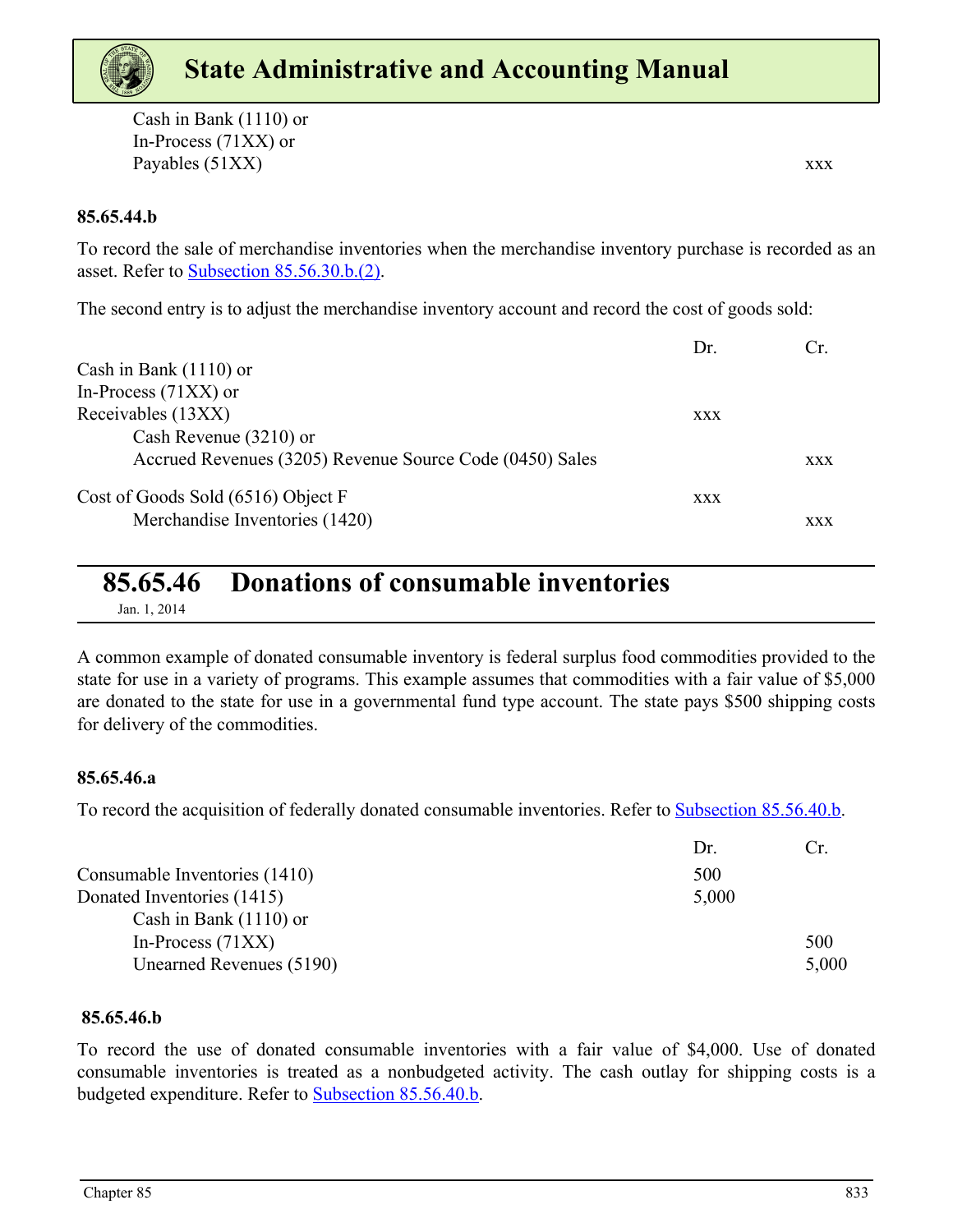<span id="page-17-0"></span>

|                                                         | Dr    | Ur.   |
|---------------------------------------------------------|-------|-------|
| Expense Adjustments/Eliminations (GAAP) (6525) Object E | 4,000 |       |
| Cash Expenditures/Expenses (6510) Object E              | 400   |       |
| Consumable Inventories (1410)                           |       | 400   |
| Revenue Adjustments/Eliminations (GAAP) (3225) Revenue  |       |       |
| Source Code (0310) Dept. of Agriculture                 |       | 4,000 |

#### **85.65.46.c**

To record year-end adjustment. Refer to Subsection 85.56.40.b.

**Note:** The second entry (for the shipping costs) is required in governmental and fund type accounts only.

| Unearned Revenues (5190)                                                             | Dr.<br>4,000 | €r    |
|--------------------------------------------------------------------------------------|--------------|-------|
| Donated Inventories (1415)                                                           |              | 4.000 |
| Appropriate fund equity GL code (9XXX)<br>Nonspendable Consumable Inventories (9120) | 1,000        | 1,000 |

# **85.65.50 Prepaid expenses**

May 1, 1999

#### **85.65.50.a**

To record the prepayment of goods and services, other than inventory, in proprietary and trust fund type accounts. Refer to Subsection 85.58.10.c.

|                          | Dr.        |            |
|--------------------------|------------|------------|
| Prepaid Expenses (1510)  | <b>XXX</b> |            |
| Cash in Bank $(1110)$ or |            |            |
| In-Process $(71XX)$      |            | <b>XXX</b> |

#### **85.65.50.b**

To record the portion of prepaid goods and services used during the period. Refer to Subsection 85.58.10.c.

| Cash Expenditures/Expenses (6510) (with appropriate subobject) | xxx |     |
|----------------------------------------------------------------|-----|-----|
| Prepaid Expenses (1510)                                        |     | XXX |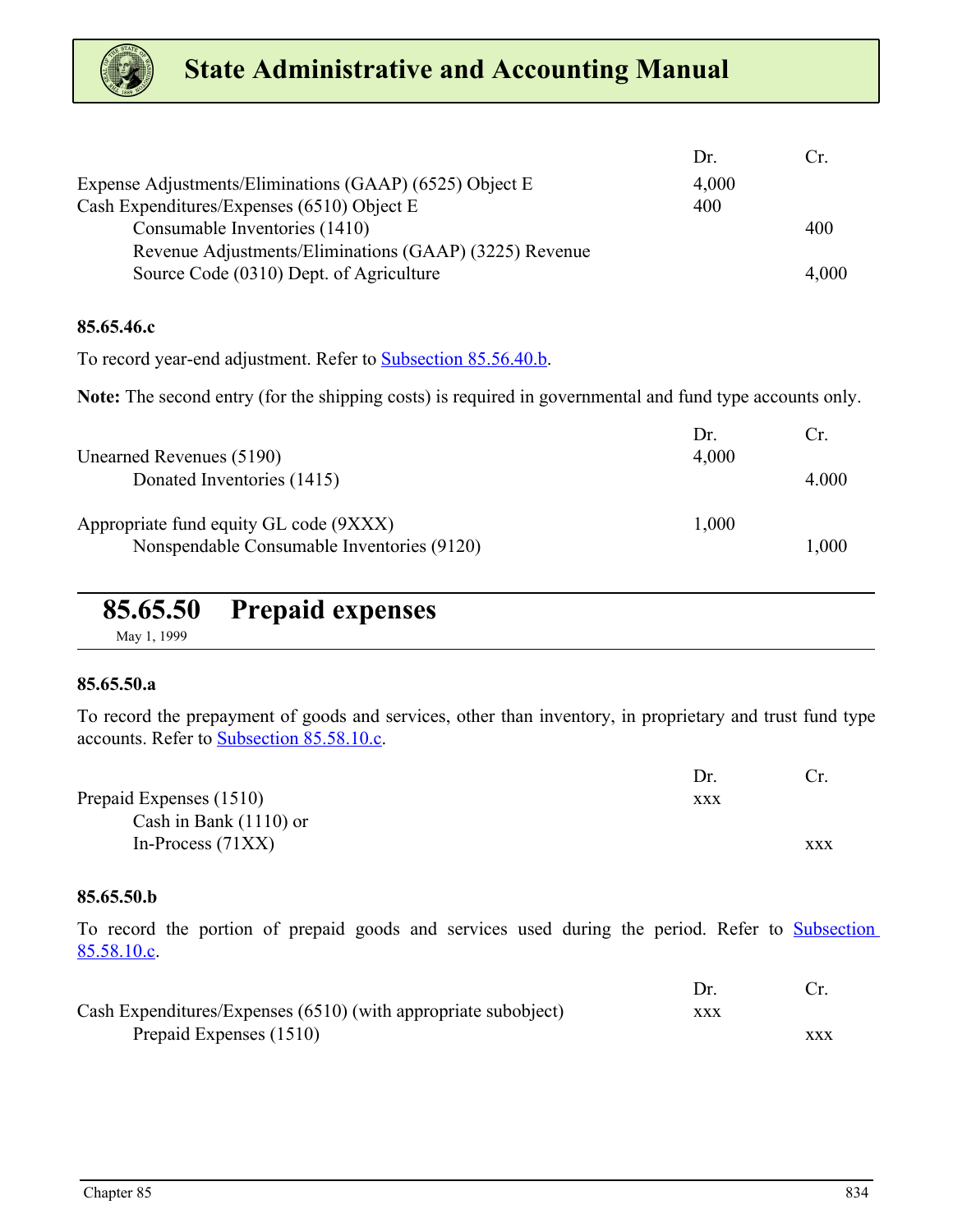<span id="page-18-0"></span>

### **85.65.52 Acquisition of capital assets**

July 1, 2015

#### **85.65.52.a Governmental Fund Type Accounts**

The entry for the purchase of a capital asset records the expenditure in the account acquiring the asset with a corresponding entry in Account 997 "General Capital Assets Subsidiary Account." Refer to Subsection 85.60.30.a.

#### **Operating Account:**

| Cash Expenditures/Expenses (6510) Object J<br>Cash in Bank $(1110)$ or                 | Dr.<br><b>XXX</b> | Cr.        |
|----------------------------------------------------------------------------------------|-------------------|------------|
| In-Process $(71XX)$<br><b>General Capital Assets Subsidiary Account (Account 997):</b> |                   | <b>XXX</b> |
| Capital Asset (2XXX)                                                                   | Dr.<br><b>XXX</b> | Cr.        |

Investment in General Capital Assets (9850) xxx

The following entry records the donation of a capital asset to a governmental fund type account. Because governmental fund type accounts focus on current financial resources, no entry is made in the operating account. However, an entry is made in Account 997 "General Capital Assets Subsidiary Account" to record the estimated acquisition value of the asset. Refer to Subsection 85.60.30.a.

#### **General Capital Assets Subsidiary Account (Account 997):**

| Capital Asset (2XXX)                        | xxx |            |
|---------------------------------------------|-----|------------|
| Investment in General Capital Assets (9850) |     | <b>XXX</b> |

#### **85.65.52.b Proprietary and Trust Fund Type Accounts**

The entry to record the purchase of a capital asset is made in the appropriate capital asset GL code in the account acquiring the asset. Refer to Subsection 85.60.30.b.

#### **Operating Account:**

|                          | Dr. |            |
|--------------------------|-----|------------|
| Capital Asset (2XXX)     | XXX |            |
| Cash in Bank $(1110)$ or |     |            |
| In-Process $(71XX)$      |     | <b>XXX</b> |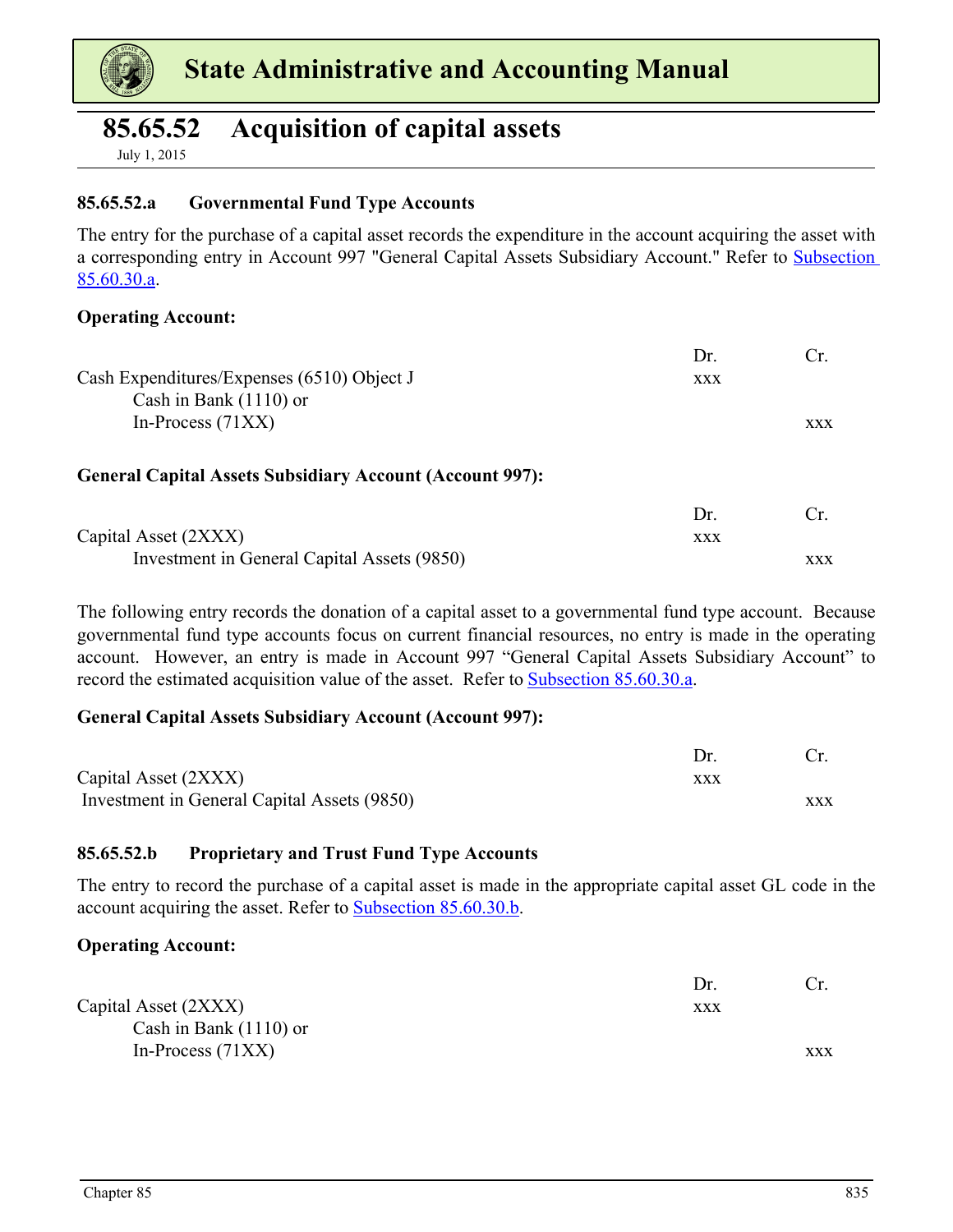<span id="page-19-0"></span>

The following additional entry is required for budgeted proprietary and trust fund type accounts for capital asset acquisitions:

|                                                                                                          | Dr.        | $C_{\rm T}$ |
|----------------------------------------------------------------------------------------------------------|------------|-------------|
| Cash Expenditures/Expenses (6510) Object J                                                               | <b>XXX</b> |             |
| Expense Adjustments/Eliminations (GAAP) (6525) Object J                                                  |            | <b>XXX</b>  |
| The following entry records the donation of a capital asset to a proprietary or trust fund type account. |            |             |
|                                                                                                          | Dr.        | Cr.         |
| Capital Asset (2XXX)                                                                                     | <b>XXX</b> |             |
| Noncash Revenues (3220) Revenue Source Code 0820 Capital                                                 |            |             |
| Contributions or other appropriate revenue source code                                                   |            | <b>XXX</b>  |

# **85.65.54 Assets that do not meet the state's capitalization**  July 1, 2009 **policy**

The entry for the acquisition of an asset that does not meet the state's capitalization policy records the expenditure/expense in the account acquiring the asset. Refer to Subsection 85.60.30.c.

|                                                      | $1$ r      |            |
|------------------------------------------------------|------------|------------|
| Cash Expenditures/Expenses (6510) Subobject JA or JB | <b>XXX</b> |            |
| Cash in Bank $(1110)$ or                             |            |            |
| In-Process $(71XX)$                                  |            | <b>XXX</b> |
|                                                      |            |            |

# **85.65.56 Depreciation/amortization**

July 1, 2009

#### **85.65.56.a Governmental Fund Type Accounts**

The following entry records the depreciation on general capital assets in Account 997 "General Capital Assets Subsidiary Account." Refer to Subsection 85.60.40.a.

#### **General Capital Assets Subsidiary Account (Account 997):**

|                                                         | $1$ r      | $\alpha$   |
|---------------------------------------------------------|------------|------------|
| Depreciation/Amortization Expense (6591) (Subobject WA) | <b>XXX</b> |            |
| Allowance for Depreciation - Capital Asset (2XXX) or    |            | <b>XXX</b> |
| Allowance for Amortization – Intangible Assets (2480)   |            | <b>XXX</b> |

#### **85.65.56.b Proprietary and Trust Fund Type Accounts**

The following entry records the depreciation of capital assets in proprietary and trust fund type accounts. Refer to Subsection 85.60.40.b.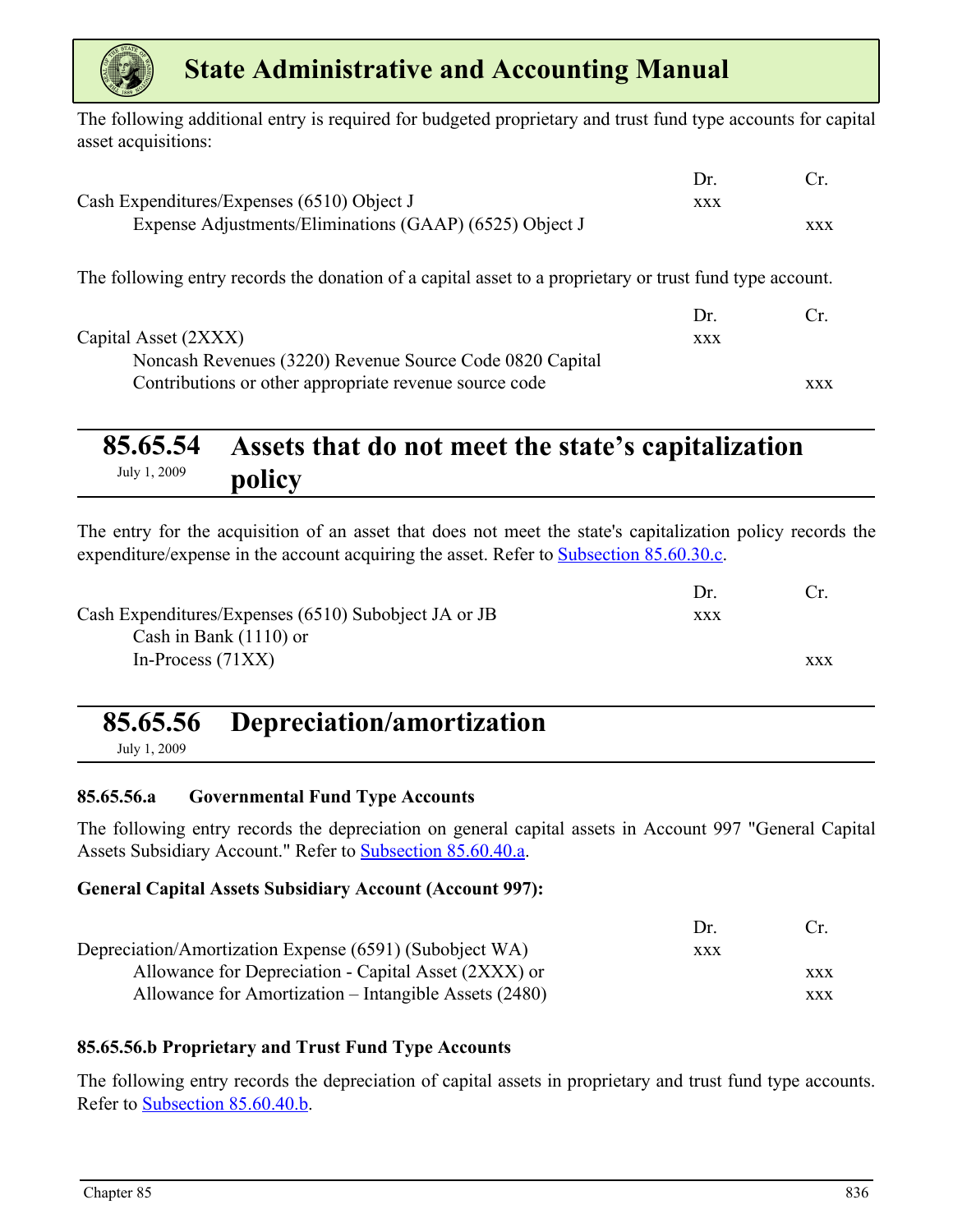<span id="page-20-0"></span>

| <b>State Administrative and Accounting Manual</b>       |            |            |
|---------------------------------------------------------|------------|------------|
|                                                         | Dr.        | l `r       |
| Depreciation/Amortization Expense (6511) (Subobject WA) | <b>XXX</b> |            |
| Allowance for Depreciation – Capital Asset (2XXX) or    |            | <b>XXX</b> |
| Allowance for Amortization – Intangible Assets (2480)   |            | <b>XXX</b> |

## **85.65.58 Disposal of capital assets**

July 1, 2012

#### **85.65.58.a Governmental Fund Type Accounts**

The net proceeds received from the sale of general capital assets are generally recorded in the account that originally acquired the asset. Refer to **Subsection 85.60.50.a**. If the estimated net proceeds from disposition were included in the budget for the acquisition of the replacement capital asset and the expenditure for the acquisition of new capital assets has already been recorded at gross, the following entry is made:

|                                            | 1)r        |            |
|--------------------------------------------|------------|------------|
| Cash in Bank $(1110)$ or                   |            |            |
| In-Process $(71XX)$                        | <b>XXX</b> |            |
| Cash Expenditures/Expenses (6510) Object J |            | <b>XXX</b> |

If the net proceeds from disposition were not included in the budget for a replacement capital asset, the following entry is to be made instead:

|                                                         | $1$ r      |     |
|---------------------------------------------------------|------------|-----|
| Cash in Bank $(1110)$ or                                |            |     |
| In-Process $(71XX)$                                     | <b>XXX</b> |     |
| Cash Revenues (3210) Revenue Source Code (0416) Sale of |            |     |
| Property - Other                                        |            | XXX |

In addition, an entry in Account 997 "General Capital Assets Subsidiary Account" is made to record the removal of the capital asset. In the following entry, the capital asset was not fully depreciated (i.e. the cost is greater than the accumulated depreciation). If the capital asset was fully depreciated (i.e. the cost and the accumulated depreciation are an equal amount), then in GL Code 6597 "Capital Asset Adjustment (General Capital Assets Subsidiary Only)" would net to zero.

#### **General Capital Assets Subsidiary Account (Account 997):**

|                                                                     | $1$ r      | $(\cdot_r$ |
|---------------------------------------------------------------------|------------|------------|
| Capital Asset Adjustment (General Capital Assets Subsidiary Account |            |            |
| Only) (6597) Subobject WF                                           | XXX        |            |
| Allowance for Depreciation Capital Assets (2XXX)                    | <b>XXX</b> |            |
| Capital Assets (2XXX)                                               |            | <b>XXX</b> |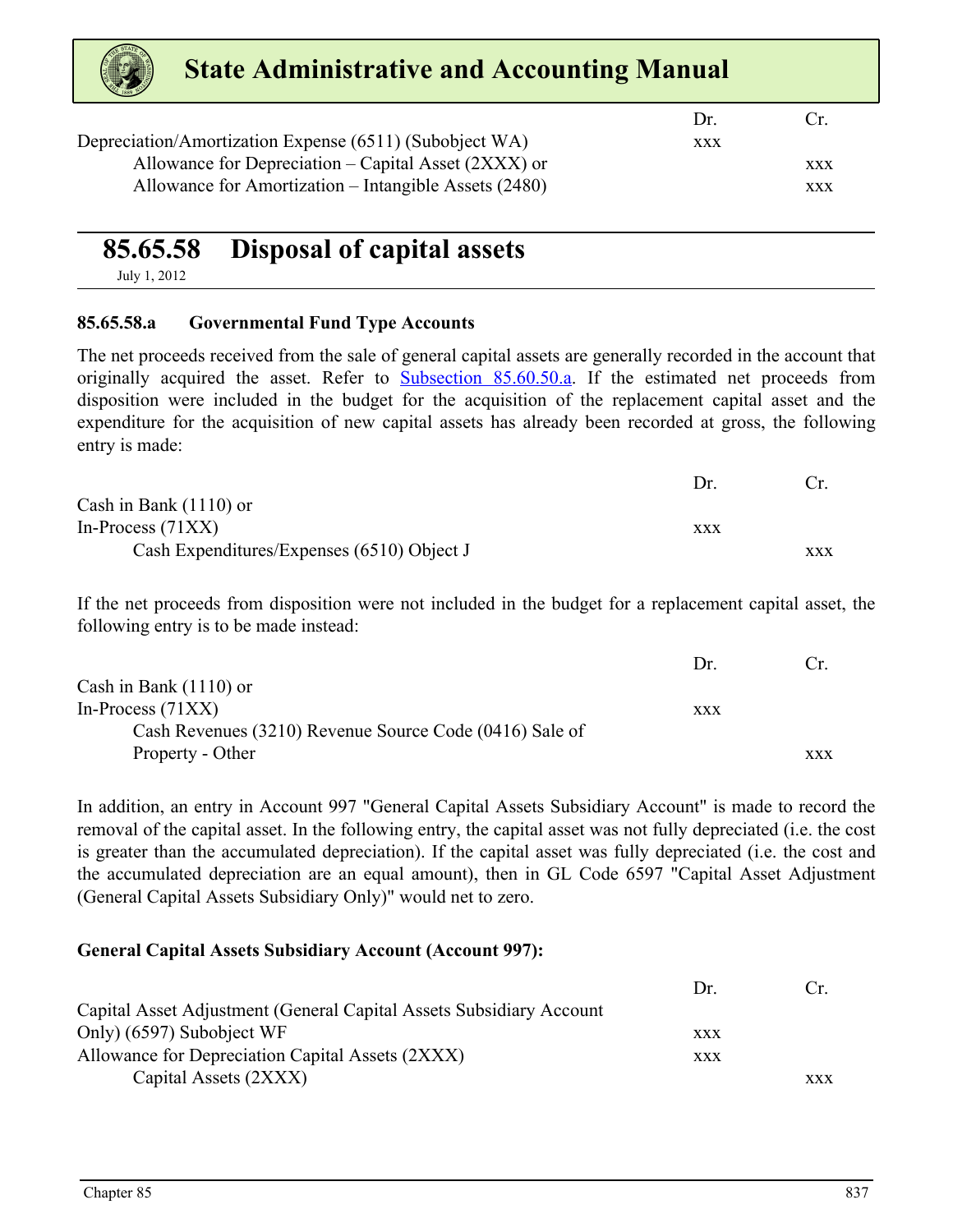<span id="page-21-0"></span>

#### **85.65.58.b Proprietary and Trust Fund Type Accounts**

The disposal of capital assets of proprietary and trust fund type accounts are accounted for in the account that recorded the asset. Refer to Subsection 85.60.50.b.

|                                                               | $1$ r      | Cr. |
|---------------------------------------------------------------|------------|-----|
| Cash in Bank $(1110)$ or                                      |            |     |
| In-Process $(71XX)$                                           | <b>XXX</b> |     |
| Allowance for Depreciation - Capital Assets (2XXX)            | <b>XXX</b> |     |
| Capital Assets (2XXX)                                         |            | XXX |
| Gain and Loss on Sale of Capital Assets (3213) Revenue Source |            |     |
| Code (0418) Gain or Loss on Sale of Capital Assets            |            | xxx |

The following additional entry is needed to record the net proceeds received upon disposition of a capital asset in budgeted proprietary and trust fund type accounts.

If the net proceeds from disposition were included in the budget for the acquisition of the replacement capital asset and the purchase for the new capital assets has already been recorded at gross, the following entry is made:

| Expense Adjustments/Eliminations (GAAP) (6525) Object J | xxx |            |
|---------------------------------------------------------|-----|------------|
| Cash Expenditures/Expenses $(6510)$ Object J            |     | <b>XXX</b> |

If the net proceeds from disposition were included in the budget as estimated revenues, the following entry is made:

|                                                                    | $1$ r      | ( `r |
|--------------------------------------------------------------------|------------|------|
| Revenue Adjustments/Eliminations (GAAP) (3225) Revenue Source Code |            |      |
| $(0416)$ Sale of Property - Other                                  | <b>XXX</b> |      |
| Cash Revenues (3210) Revenue Source Code (0416) Sale of Property - |            |      |
| Other                                                              |            | XXX  |
|                                                                    |            |      |

### **85.65.60 Trade-in of capital assets**

July 1, 2008

These illustrative entries assume the following: a vehicle is purchased for \$12,000 cash. (It has a fair value of \$14,000 less a trade-in allowance of \$2,000.) The trade-in vehicle originally cost \$9,000 and has a current book value of \$1,500.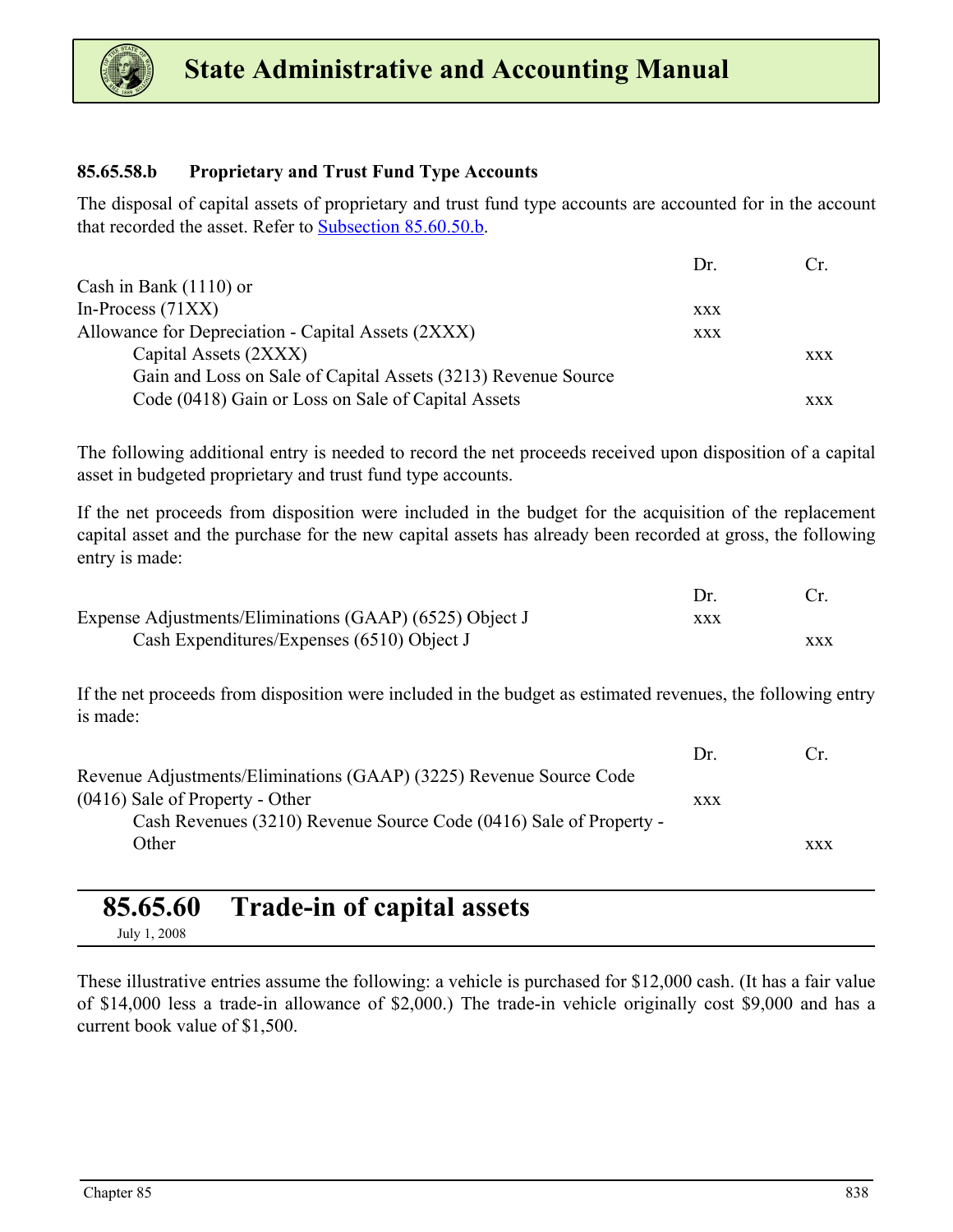<span id="page-22-0"></span>

#### **85.65.60.a Governmental Fund Type Accounts**

These entries reflect the trade-in transaction in the operating account acquiring the vehicle and the corresponding entries in Account 997 "General Capital Assets Subsidiary Account." Refer to Subsection 85.60.50.a.

#### **Operating Account:**

|                                                 | $1$ r  |        |
|-------------------------------------------------|--------|--------|
| Cash Expenditures/Expenses (6510) (Subobject J) | 12,000 |        |
| Cash in Bank $(1110)$ or                        |        |        |
| In-Process $(71XX)$                             |        | 12,000 |

#### **General Capital Assets Subsidiary Account (Account 997):**

The first entry removes the vehicle traded in. The second entry records the new vehicle.

|                                                              | Dr.    | $C_{\rm r}$ |
|--------------------------------------------------------------|--------|-------------|
| Investment in General Capital Assets (9850)                  | 1,500  |             |
| Accumulated Depreciation – Furnishings, and Equipment (2420) | 7,500  |             |
| Furnishings and Equipment (2410)                             |        | 9,000       |
| Furnishings and Equipment (2410)                             | 13,500 |             |
| Investment in General Capital Assets (9850)                  |        | 13,500      |

#### **85.65.60.b Proprietary and Trust Fund Type Accounts**

This entry reflects a trade-in transaction in non-budgeted proprietary and trust fund type accounts. Refer to Subsection 85.60.50.c.

|                                                             | Dr.    | Cr.    |
|-------------------------------------------------------------|--------|--------|
| Furnishings and Equipment (2410)                            | 13,500 |        |
| Accumulated Depreciation – Furnishings and Equipment (2420) | 7,500  |        |
| Furnishings and Equipment (2410)                            |        | 9,000  |
| Cash in Bank $(1110)$ or                                    |        |        |
| In-Process $(71XX)$                                         |        | 12,000 |

#### **85.65.62 Capital assets acquired through lease-to-own agreements**

July 1, 2021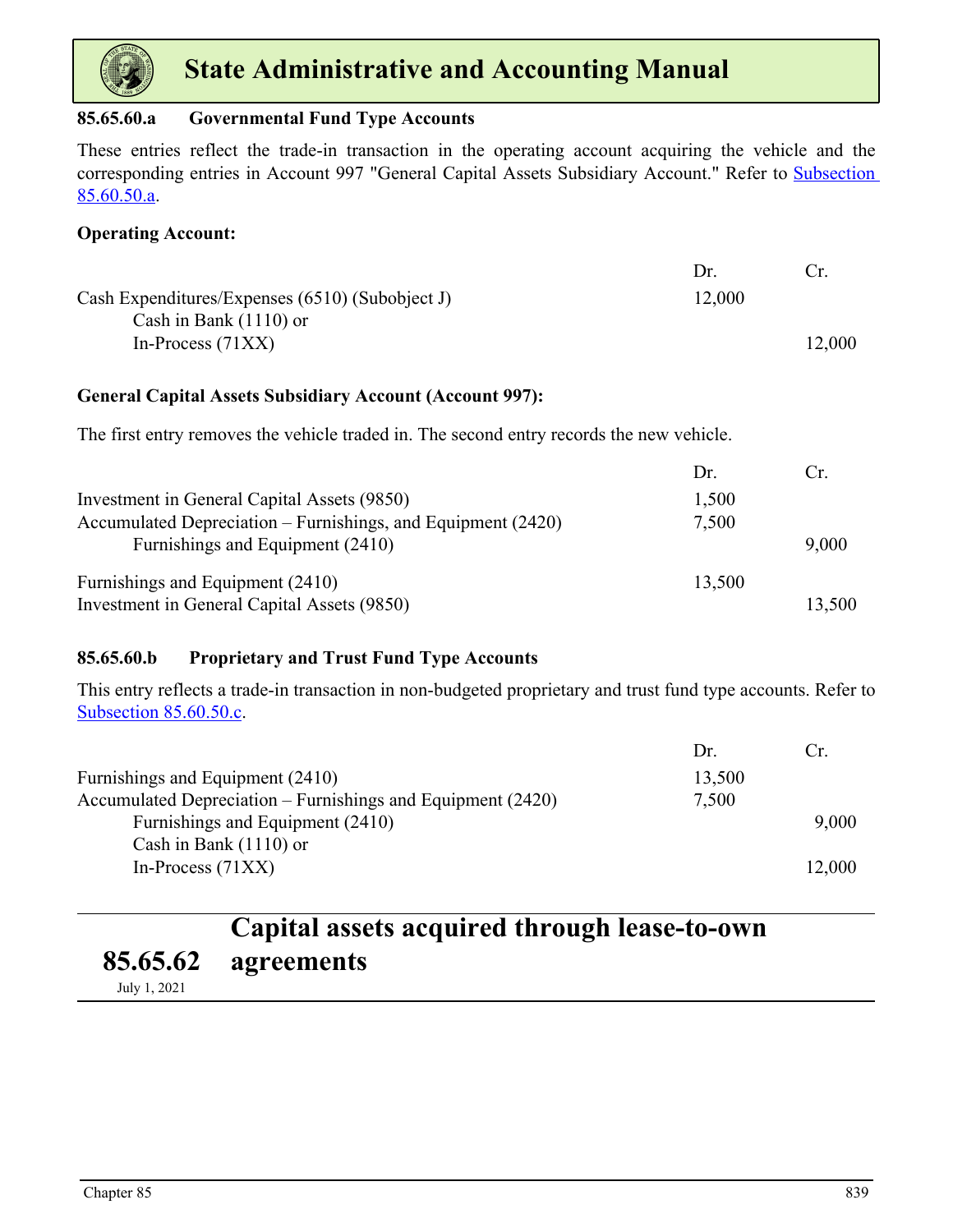

#### **85.65.62.a Governmental Fund Type Accounts**

The entry for the acquisition of capitalized leased assets records the expenditure in the account acquiring the leased assets with a corresponding entry in Account 997 "General Capital Assets Subsidiary Account." Refer to Subsection 85.60.70.a.

#### **Operating Account:**

|                                                                       | Dr.        | Cr.        |
|-----------------------------------------------------------------------|------------|------------|
| Capital Asset Acquisitions by Other Financing Sources (6514) Object J |            |            |
| (Capital Outlays)                                                     | <b>XXX</b> |            |
| Other Financing Sources (3221) Revenue Source Code (0809)             |            |            |
| Lease-to-Own Acquisition                                              |            | <b>XXX</b> |
| <b>General Capital Assets Subsidiary Account (Account 997):</b>       |            |            |
|                                                                       | Dr.        | Cr.        |
| Furnishings and Equipment (2410)                                      | <b>XXX</b> |            |
| Investment in General Capital Assets (9850)                           |            | <b>XXX</b> |

The entry to record lease payments, for acquisitions that do not meet the lease-to-own agreement requirements in Subsection 30.20.30, is shown below. For such acquisition, no entry is made in Account 997 "General Capital Assets Subsidiary Account" until title transfers to the state and the fair value of the asset meets the state's capitalization policy.

|                                                                    | Dr         |            |
|--------------------------------------------------------------------|------------|------------|
| Cash Expenditures/Expenses (6510) (Subobject ED or other subobject |            |            |
| as appropriate)                                                    | <b>XXX</b> |            |
| Cash in Bank $(1110)$ or                                           |            |            |
| In-Process $(71XX)$                                                |            | <b>XXX</b> |

To record subsequent acquisition of non-capitalized leased assets in Account 997 "General Capital Assets Subsidiary Account" upon transfer of the title. The asset is recorded at the fair value at the time title transfers.

#### **General Capital Assets Subsidiary Account (Account 997):**

| Furnishings and Equipment (2410)            | XXX |            |
|---------------------------------------------|-----|------------|
| Investment in General Capital Assets (9850) |     | <b>XXX</b> |

#### **85.65.62.b Proprietary and Trust Fund Type Accounts.**

To record capitalized leased equipment acquired by proprietary and trust fund type accounts in the account acquiring the leased assets. Refer to Subsection 85.60.70.b.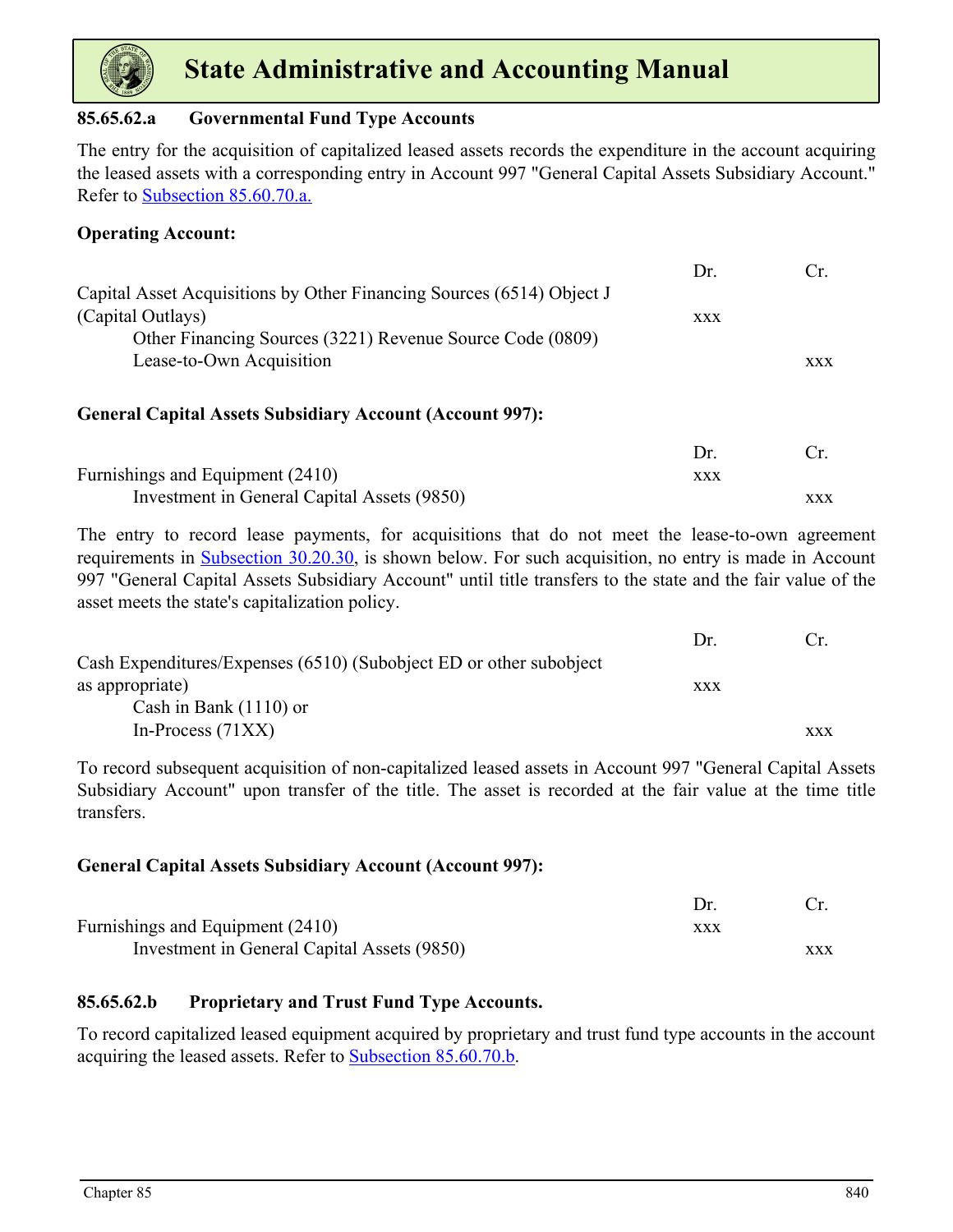<span id="page-24-0"></span>

| <b>State Administrative and Accounting Manual</b>                                                                                                       |            |            |
|---------------------------------------------------------------------------------------------------------------------------------------------------------|------------|------------|
|                                                                                                                                                         | Dr.        | Cr.        |
| Furnishings and Equipment (2410)                                                                                                                        | <b>XXX</b> |            |
| Lease Purchase Agreements Payable (5172)                                                                                                                |            | <b>XXX</b> |
| Lease Purchase Agreements Payable (5272)                                                                                                                |            | <b>XXX</b> |
| The entry to record lease payments, for acquisitions that do not meet the lease-to-own agreement<br>requirements in Subsection 30.20.30, is as follows: |            |            |
|                                                                                                                                                         | Dr.        | Cr.        |
| Cash Expenditures/Expenses (6510) (Subobject ED or other subobject as                                                                                   |            |            |
| appropriate)                                                                                                                                            | <b>XXX</b> |            |
| Cash in Bank $(1110)$ or                                                                                                                                |            |            |
| In-Process $(71XX)$                                                                                                                                     |            | <b>XXX</b> |
| To record the fair value of the subsequent acquisition of non-capitalized leased assets upon transfer of<br>title.                                      |            |            |
|                                                                                                                                                         | Dr.        | Cr.        |
| $\Gamma$ $(0.410)$                                                                                                                                      |            |            |

| Furnishings and Equipment (2410)                | <b>XXX</b> |            |
|-------------------------------------------------|------------|------------|
| Cash Revenues (3210) Revenue Source Code (0486) |            |            |
| Recoveries of Prior Appropriation Expenditures  |            | <b>XXX</b> |

### **85.65.64 Accounting for the construction of capital assets** July 1, 2009

#### **85.65.64.a Governmental Fund Type Accounts**

Costs incurred for the construction of capital assets are to be recorded in the account incurring the expenditure. Refer to Subsection 85.60.90.b.

#### **Operating Account:**

|                                                                              | $1$ r      | $\Gamma$   |
|------------------------------------------------------------------------------|------------|------------|
| Cash Expenditures/Expenses (6510) Object J or other subobject as appropriate | <b>XXX</b> |            |
| Cash in Bank $(1110)$ or                                                     |            |            |
| In-Process (71XX) or Construction Contracts Payable (5117)                   |            | <b>XXX</b> |

Construction projects not completed at the end of the accounting period require an entry in Account 997 "General Capital Assets Subsidiary Account."

#### **General Capital Assets Subsidiary Account (Account 997):**

| Construction In Progress (2510) |  |
|---------------------------------|--|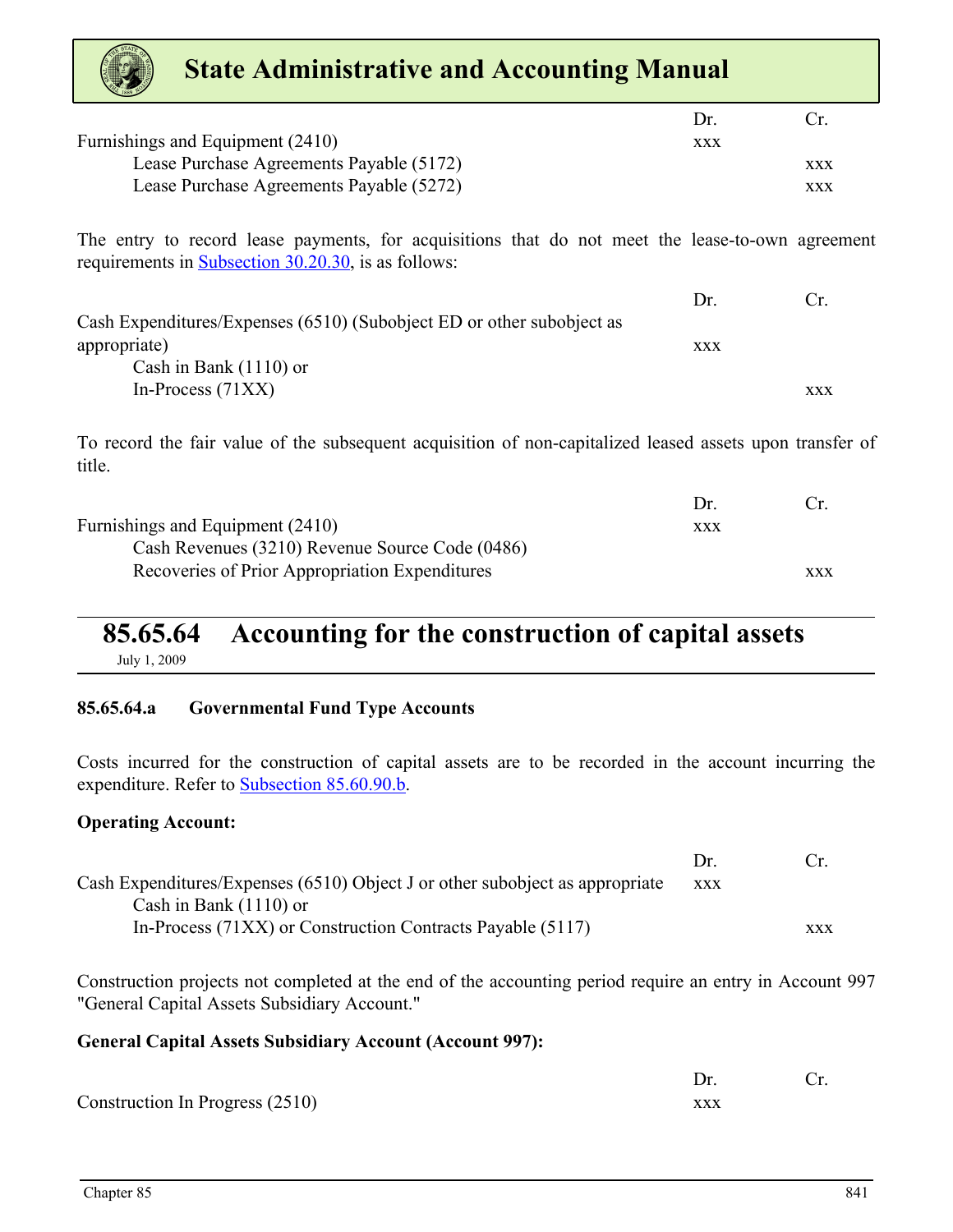<span id="page-25-0"></span>Investment in General Capital Assets (9850) xxx

Upon completion of the project, the construction in progress is reclassified to the appropriate capital asset GL code(s) in Account 997 "General Capital Assets Subsidiary Account."

#### **General Capital Assets Subsidiary Account (Account 997):**

| Capital Assets (2XXX)           | xxx |     |
|---------------------------------|-----|-----|
| Construction In Progress (2510) |     | XXX |

#### **85.65.64.b Proprietary and Trust Fund Type Accounts**

In proprietary and trust fund type accounts, costs incurred for the construction of capital assets are to be recorded in the account incurring the expense. Refer to Subsection 85.60.90.c.

|                                                            | $1$ r |            |
|------------------------------------------------------------|-------|------------|
| Construction In Progress (2510)                            | XXX   |            |
| Cash in Bank $(1110)$ or                                   |       |            |
| In-Process (71XX) or Construction Contracts Payable (5117) |       | <b>XXX</b> |

The following additional entry is required for budgeted proprietary or trust fund type accounts where construction costs are appropriated.

| Cash Expenditures/Expenses (6510) Object J              | XXX |  |
|---------------------------------------------------------|-----|--|
| Expense Adjustments/Eliminations (GAAP) (6525) Object J |     |  |

Upon completion of the construction project, the construction in progress is reclassified to the appropriate capital asset GL code(s) for the total costs capitalized to date.

| Capital Assets (2XXX)           |     |
|---------------------------------|-----|
| Construction In Progress (2510) | XXX |

#### **85.65.66 Interagency/Interfund Capital Asset Transfers** Jan. 1, 2014

The following entries illustrate how to record the transfer of a capital asset based on the fund type of the accounts involved in the transfer. Refer to Subsection 85.60.97.b and c.

#### **85.65.66.a Transfer capital asset from Governmental Fund Type Account to a Proprietary or Trust Fund Type Account**

.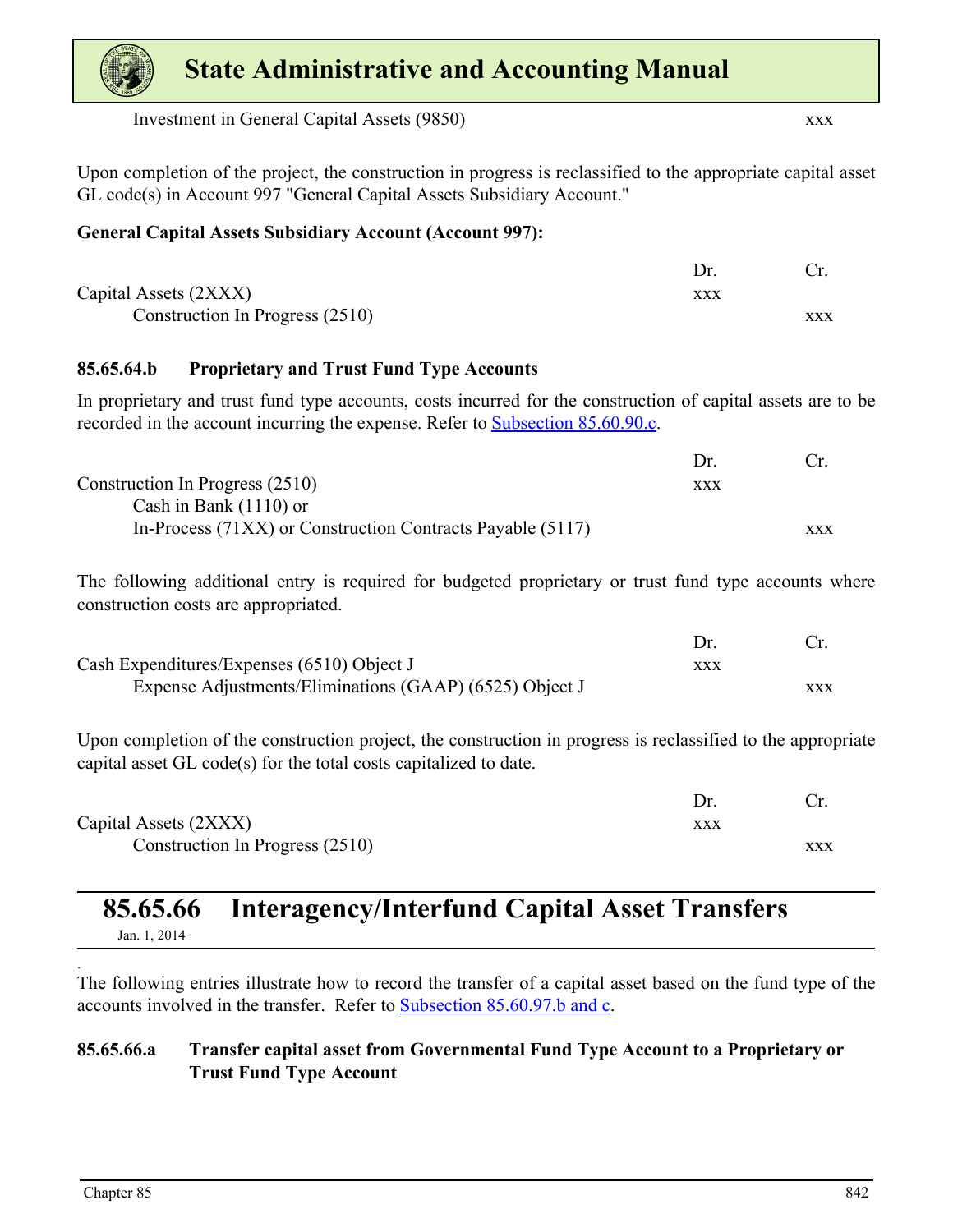

The following entry records the transfer of a capital asset from a governmental fund type account. Because governmental fund type accounts focus on current financial resources, no entry is made in the operating account. However, an entry in Account 997 "General Capital Assets Subsidiary Account" is made to record the removal of the capital asset. In this example, the capital asset was not fully depreciated (i.e. the cost is greater than the accumulated depreciation). If the capital asset was fully depreciated (i.e. the cost and the accumulated depreciation are an equal amount), the entries to GL Code 6597 "Capital Asset Adjustment (General Capital Assets Subsidiary Only)" would net to zero, and there would be no capital contribution recorded in the proprietary fund type account.

#### **General Capital Assets Subsidiary Account (Account 997):**

|                                                                     | Dr.        | Cr.        |
|---------------------------------------------------------------------|------------|------------|
| Capital Asset Adjustment (General Capital Assets Subsidiary Account |            |            |
| Only) (6597) Subobject WF                                           | <b>XXX</b> |            |
| Allowance for Depreciation – Capital Assets (2XXX)                  | <b>XXX</b> |            |
| Capital Asset (2XXX)                                                |            | <b>XXX</b> |
| <b>Proprietary or Trust Fund Type Account:</b>                      |            |            |

|                                                          | $1$ r | $C_{\rm r}$ |
|----------------------------------------------------------|-------|-------------|
| Capital Asset (2XXX)                                     | XXX   |             |
| Allowance for Depreciation – Capital Assets (2XXX)       |       | XXX         |
| Noncash Revenues (3220) Revenue Source Code 0820 Capital |       |             |
| Contributions                                            |       | <b>XXX</b>  |

**Note:** If a cash payment is made in conjunction with the transfer of the capital asset, it is receipted into the governmental operating account that initially purchased the capital asset using GL Code 3210 "Cash Revenues" with Revenue Source Code 0416 " Sale of Property – Other."

#### **85.65.66.b Transfer capital asset from Proprietary or Trust Fund Type Account to a Governmental Fund Type Account**

The following entry records the transfer of a capital asset to a governmental fund type account. Because governmental fund type accounts focus on current financial resources, no entry is made in the operating account. However, an entry in Account 997 "General Capital Assets Subsidiary Account" is made to record the addition of the capital asset. In this example, the capital asset was not fully depreciated (i.e. the cost is greater than the accumulated depreciation). If the capital asset was fully depreciated (i.e. the cost and the accumulated depreciation are an equal amount), the entries made to GL Code 9850 "Investment in General Capital Assets" would net to zero, and there would be no gain or loss on the sale of the capital asset recorded in the proprietary or trust fund type account.

#### **General Capital Assets Subsidiary Account (Account 997):**

| Capital Assets (2XXX)                                | xxx |     |
|------------------------------------------------------|-----|-----|
| Allowance for Depreciation $-$ Capital Assets (2XXX) |     | XXX |